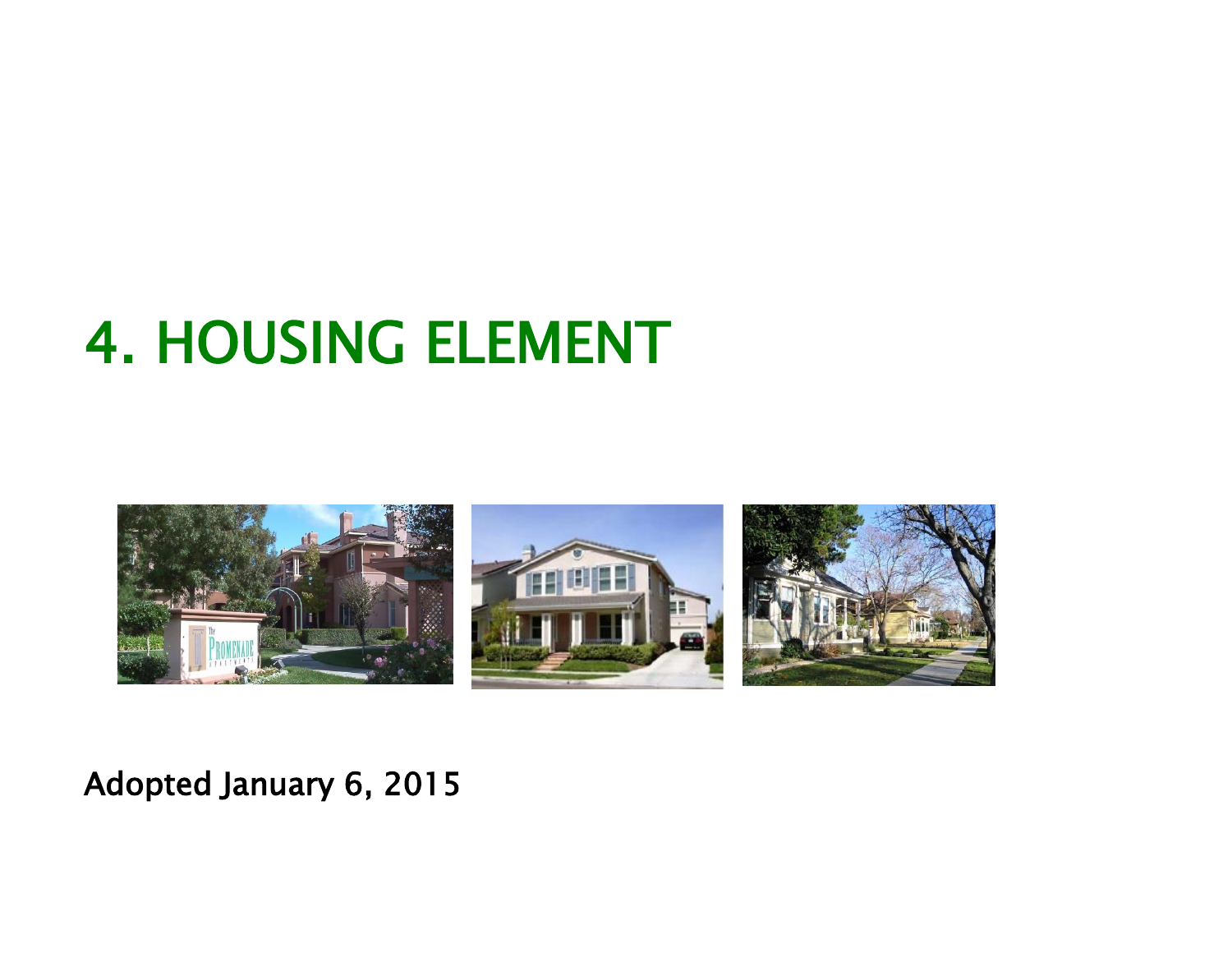#### TABLE OF CONTENTS

#### **4. HOUSING ELEMENT**

| CONSISTENCY WITH OTHER GENERAL PLAN ELEMENTS3 |  |
|-----------------------------------------------|--|
|                                               |  |
|                                               |  |

#### BACKGROUND

#### APPENDICES

APPENDIX A: REVIEW AND ASSESMENT OF 2007 HOUSING ELEMENT APENNDIX B: HOUSING SITES INVENTORY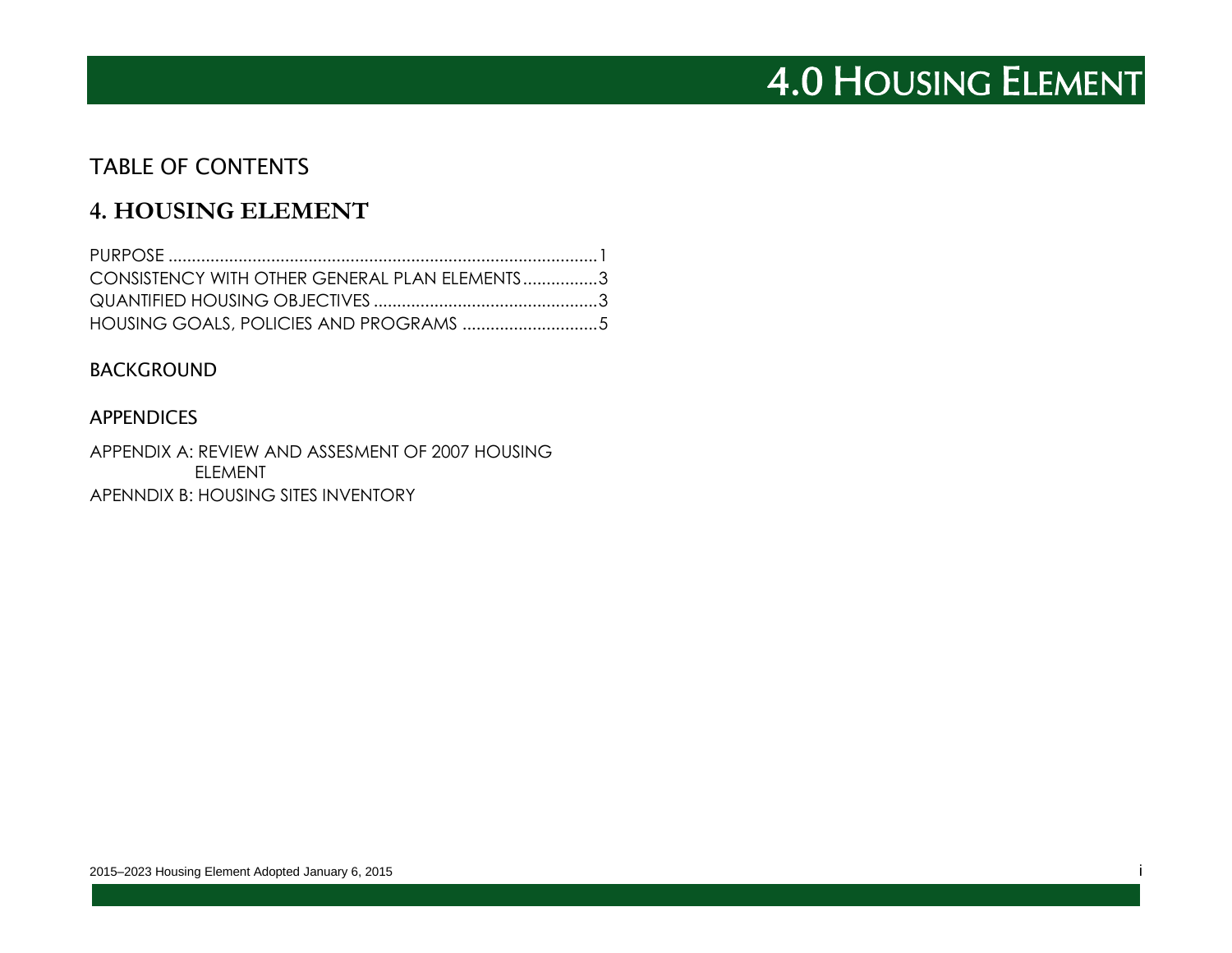#### 4. HOUSING ELEMENT

#### PURPOSE

During the past two decades, Pleasanton has experienced a diverse pattern of growth including substantial new residential, commercial, office, and industrial development. As a small suburban city, Pleasanton has developed a reputation as a desirable place in which to live and work, with an excellent school system, fine parks and recreational facilities, a traditional downtown area, and a low crime rate.

#### The Promenade Apartments located near Downtown

As in other Bay Area communities, providing housing, especially affordable housing, has become a major issue in Pleasanton. The shortage of affordable housing particularly affects lower-income renters and first-time homebuyers, including those residents who have grown up in Pleasanton and would like to establish their own households here. The City has always tried to grow in a balanced manner, providing a variety of land uses, jobs as well as residences, and sufficient public facilities, services, and infrastructure to accommodate its residents and workers. The City has also been active in promoting housing affordability through its support of non-profit providers, creation of housing programs, and participation in and approval of subsidized residential developments. Pleasanton's challenge over the next eight years is to continue providing housing affordable to all segments of the community, to preserve the quality of the housing stock, to maintain a balance between employment and housing, and to continue to grow at a rate which allows its public facilities, services, and infrastructure to accommodate its residents, workers, and visitors to the community.



The Housing Element proposes solutions to the housing needs and problems facing the community –– while at the same time ensuring that new housing will "fit-in" with Pleasanton's character and appearance, its sense of community, its environmental qualities and resources, and its historic heritage. Overall, the City is committed to working with other agencies and non-profit organizations to maximize affordable housing opportunities, and to ensure a fit of new housing with Pleasanton's long-standing commitment to maintain and enhance the high quality of its residential neighborhoods, commercial areas and its Downtown.

All California cities and counties are required to have a Housing Element included in their General Plan which establishes housing objectives, policies and programs in response to community housing conditions and needs. The Housing Element is a comprehensive statement by the community of its current and future housing needs and proposed actions to facilitate the provision of housing to meet those needs at all income levels. The policies contained in this Housing Element are an expression of the statewide housing goal of "attaining decent housing and a suitable living environment for every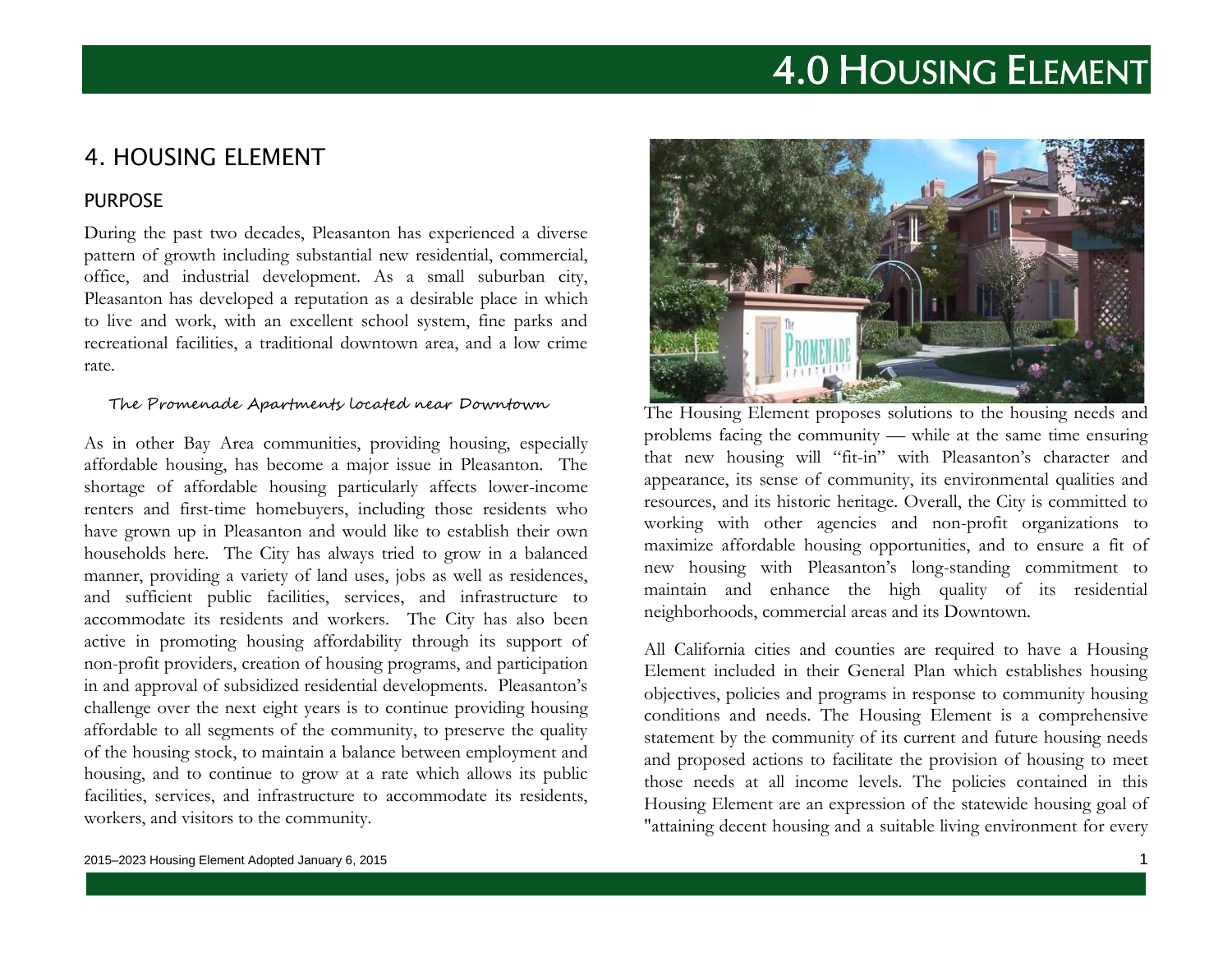California family," as well as a reflection of the unique concerns of the community.

This 5<sup>th</sup> Cycle Housing Element focuses on the 2015–2023 planning period, consistent with the City's Regional Housing Needs Allocation (RHNA) and State law requirements. It builds upon the goals, policies and implementing programs contained in the City's  $2007-2014$ ,  $4<sup>th</sup>$ Cycle Housing Element, and contains an updated analysis of existing and projected housing needs, identification of sites for future housing development, in particular, high density housing, a review of potential constraints to housing, identification of adequate sites for all types of housing, and updated policies and implementing programs and objectives to address the existing and projected needs of all economic segments of the community. For detailed information regarding population trends, housing conditions, housing affordability and future housing needs and opportunities, see the Housing Background Report (separate document).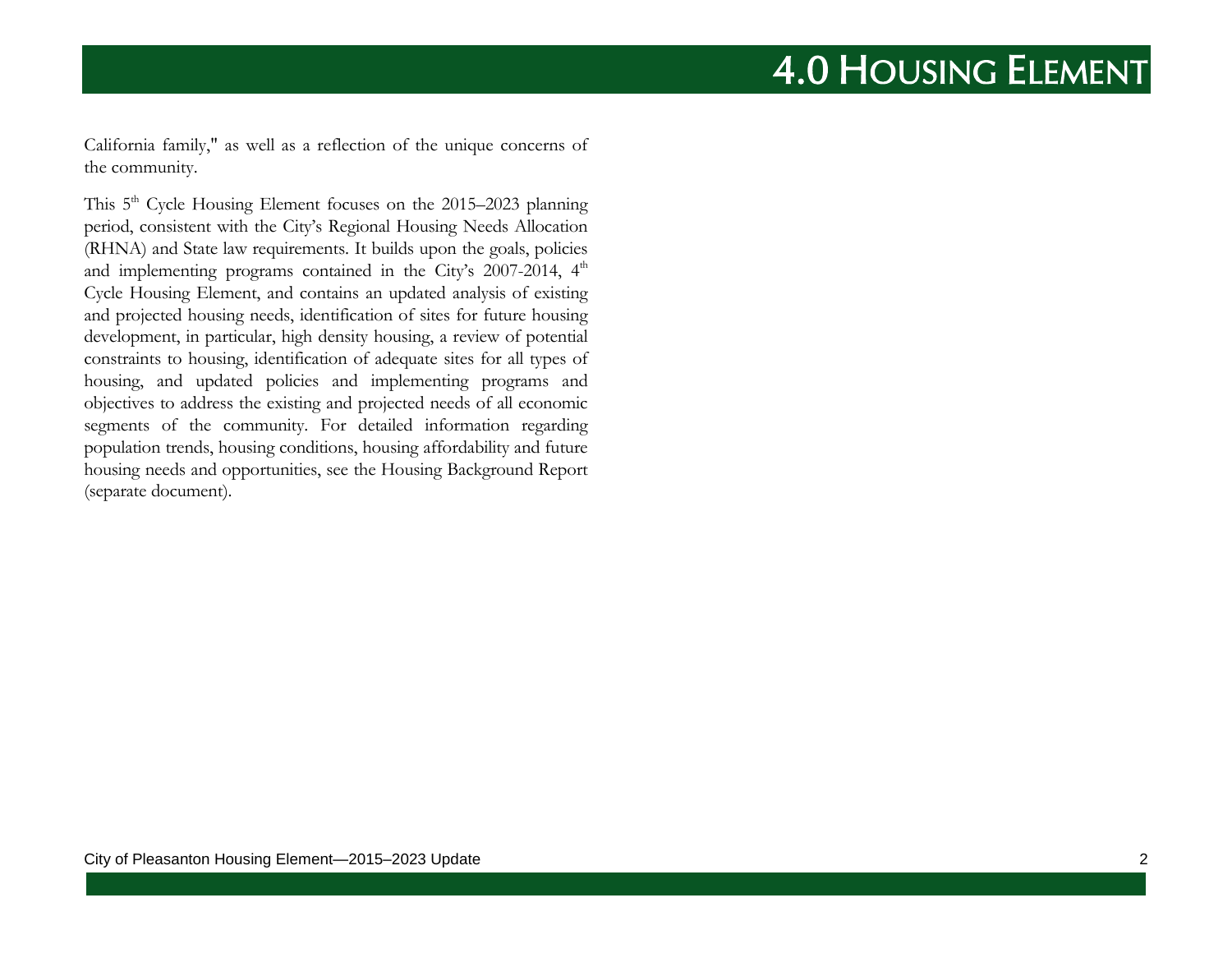#### CONSISTENCY WITH OTHER GENERAL PLAN ELEMENTS

Policies and programs established throughout the General Plan affect housing development in Pleasanton. To provide for consistency, a program will continue to be included within the 2015-2023 Housing Element stating the following:

 $\triangleright$  Implement the applicable housing related air quality, climate change, green building, water conservation, energy conservation, and community character programs of the Pleasanton General Plan, including: Policy 6 and programs 6.1 and 6.3 of the Air Quality and Climate Change Element; Programs 1.5, 1.7, 1.8, 1.12, 1.13, 1.14, and 3.12 of the Water Element; Program 9.1 of the Community Character Element; and, Policies 2,3, 4, 6 and 7 and programs 2.1-2.7, 3.1-3.5, 4.1-4.3, 6.1-6.4, 7.1- 7.3, and 7.6 of the Energy Element.

All General Plan amendments needed to accommodate the City's full regional housing needs allocation (RHNA) for the previous fourth Housing Element revision planning period, as assigned to the City by the Association of Bay Area Governments (ABAG) have occurred.

#### QUANTIFIED HOUSING OBJECTIVES

State law requires the Housing Element to include quantified objectives for the maximum number of units that can be constructed, rehabilitated or conserved. Policies and programs establish the strategies to achieve these objectives. The City's quantified objectives are described under each program, and represent the City's best effort in implementing each of the programs. Assumptions are based on past program performance and funding availability, construction

trends, land availability, and future programs that will enhance program effectiveness and achieve full implementation of the City's housing goals.

The new construction objectives shown in the table are based on the City's RHNA for the 2015–2023 planning period for very low-, lowand moderate-income housing, historic trends, and expectations for new second units. Rehabilitation and conservation objectives are based on specific program targets, including such programs as use of Section 8 rental housing vouchers.

The table below summarizes the City's quantified objectives for housing during the 2015–2023 planning period.

| Income Category                | Programs for NEW<br><b>CONSTRUCTION</b><br>(Programs 6.2, 17.4,<br>and Regional<br>Housing Need) | Programs for<br><b>REHABILITATION</b><br>(Program 11.2) | Programs for<br>CONSERVATION <sup>1</sup> |
|--------------------------------|--------------------------------------------------------------------------------------------------|---------------------------------------------------------|-------------------------------------------|
| <b>Extremely Low</b><br>Income | 358                                                                                              | 5                                                       |                                           |
| Very Low Income                | 358                                                                                              | 40                                                      |                                           |
| Low Income                     | 391                                                                                              |                                                         |                                           |
| Moderate Income                | 407                                                                                              |                                                         |                                           |
| Above Moderate<br>Income       | 553                                                                                              |                                                         |                                           |
| Total                          | 2,067                                                                                            | 45                                                      |                                           |

*Note 1: No affordable housing units are anticipated to need preservation or conservation during the Housing Element planning period*

*.*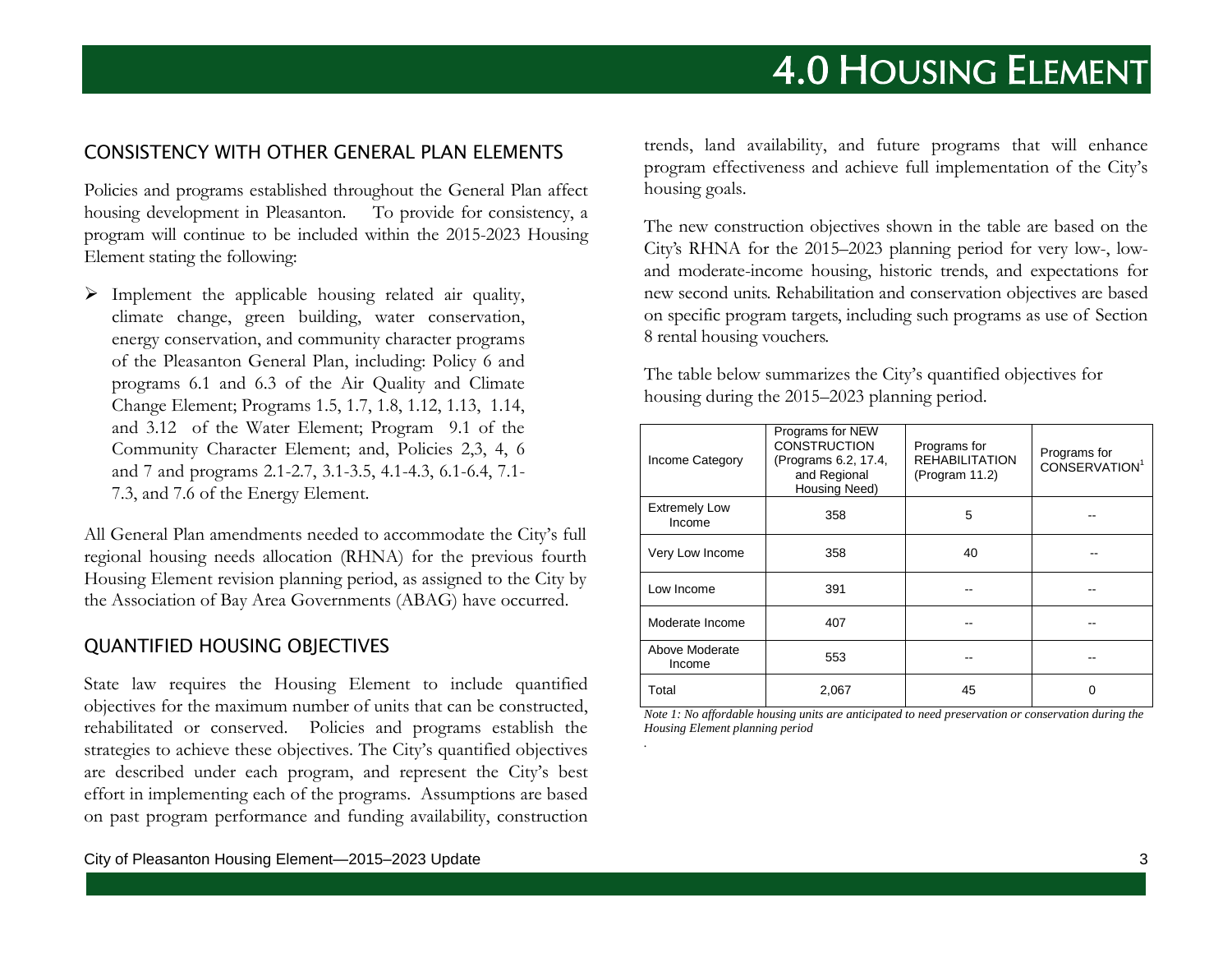#### HOUSING GOALS, POLICIES AND PROGRAMS

The Housing Element's intent with respect to housing needs in Pleasanton is expressed in two ways. The first is in the form of goals and objectives sought by the community. A goal is the ideal we strive for –– or the desired state of things. State law requires that the City's housing objectives establish the maximum number of housing units that can be constructed, rehabilitated or conserved between the years 2015 and 2023.

The second, and more specific aspects of the Housing Element, are policy statements and implementation programs. These describe the way citizens, local government, and other involved agencies or organizations can achieve objectives, and move closer to the City's goals. Policies establish a recognized community position on a particular subject. Programs are more detailed actions that the City, or other specific entities, will implement to ensure the attainment of the Housing Element's goal and objectives.

The following goals, policies, and programs will guide the City over the 2015–2023 Housing Element planning period. By identifying the responsible agency, time period, objective, and funding source, the following programs constitute the required quantifiable objectives for the Housing Element. The intent of the Housing Element is to address the housing needs of all income levels. In particular, the housing needs of extremely low, very low, and low-income households are explicitly mentioned because special emphasis on these income groups is needed. Programs relying on the City's Lower Income Housing Fund are intended to specifically address the needs of extremely low income, very low income and low income households.

In some cases programs implement several goals and policies; therefore programs apply to all goals and policies within the applicable section.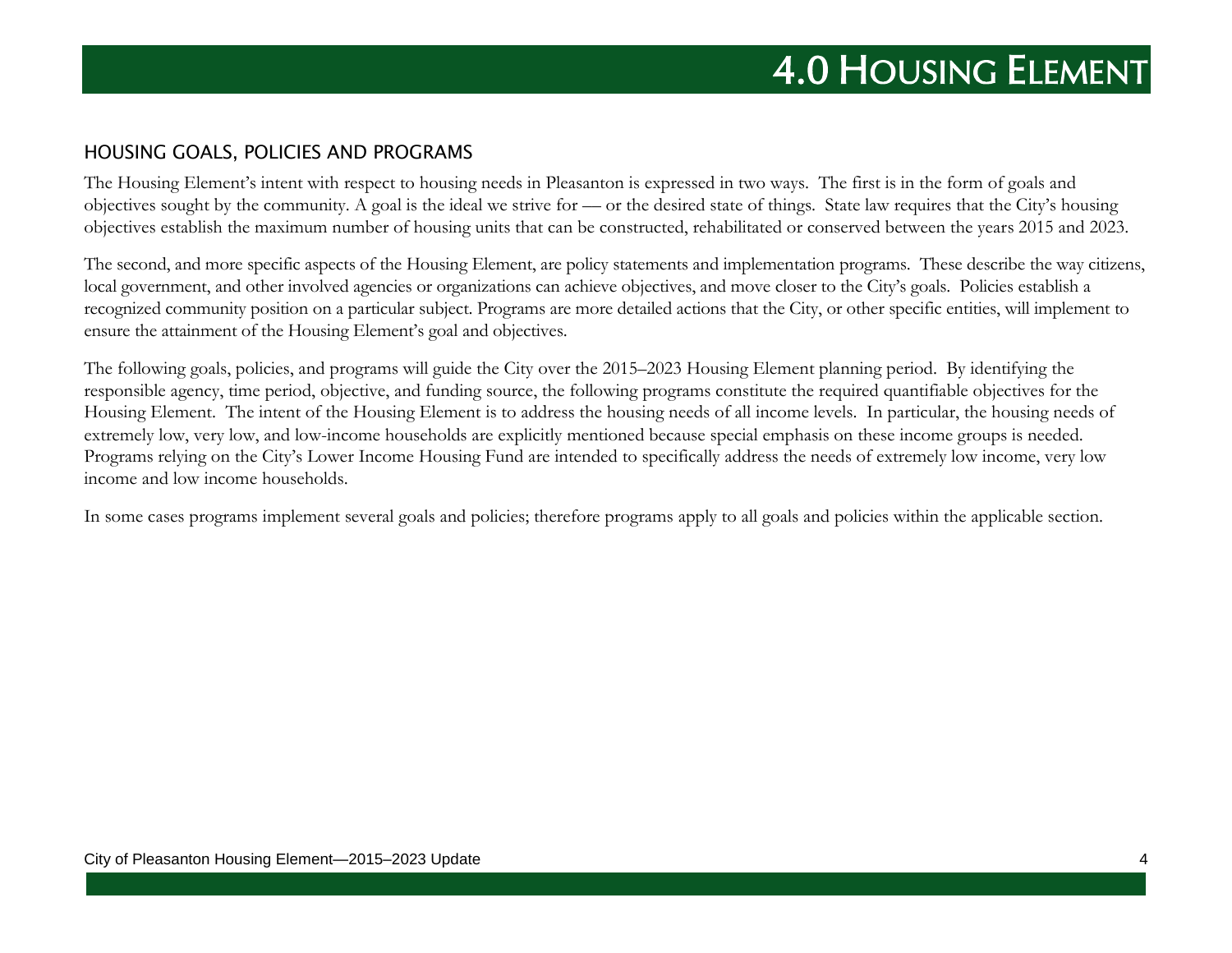#### GOALS, POLICIES, AND PROGRAMS

*Housing Variety, Type, and Density*

**Goal 1: Attain a variety of housing sizes, types, densities, designs, and prices which meet the existing and projected needs of all economic segments of the community.**

**Goal 2: Provide residential densities capable of accommodating housing affordable to extremely low-, low- and very low-income households while taking into account the character and development pattern of the surrounding area.**

Policy 1: At a minimum, maintain the amount of high-density residential acreage currently designated on the General Plan Map and permitting high density housing.

> Program 1.1: Discourage the redesignation of areas designated for High Density Residential development. The objective of this program is to ensure that adequate sites are available to accommodate the City's regional housing need for all income levels.

Responsible Agency: City Council Time Period: As General Plan Amendments are proposed and ongoing Funding Source: General Fund

Policy 2: Permit mobile homes and factory-built housing on appropriately located sites.

Policy 3: Encourage developments on sites designated for multiple-family residential uses which are adjacent to commercial districts to be designed at the maximum height allowed for multiple-family residential zoning districts, consistent with neighborhood character; however in the Downtown, multiple-family residential building height should be consistent with the design policies of the Downtown Specific Plan and the Downtown Design Guidelines.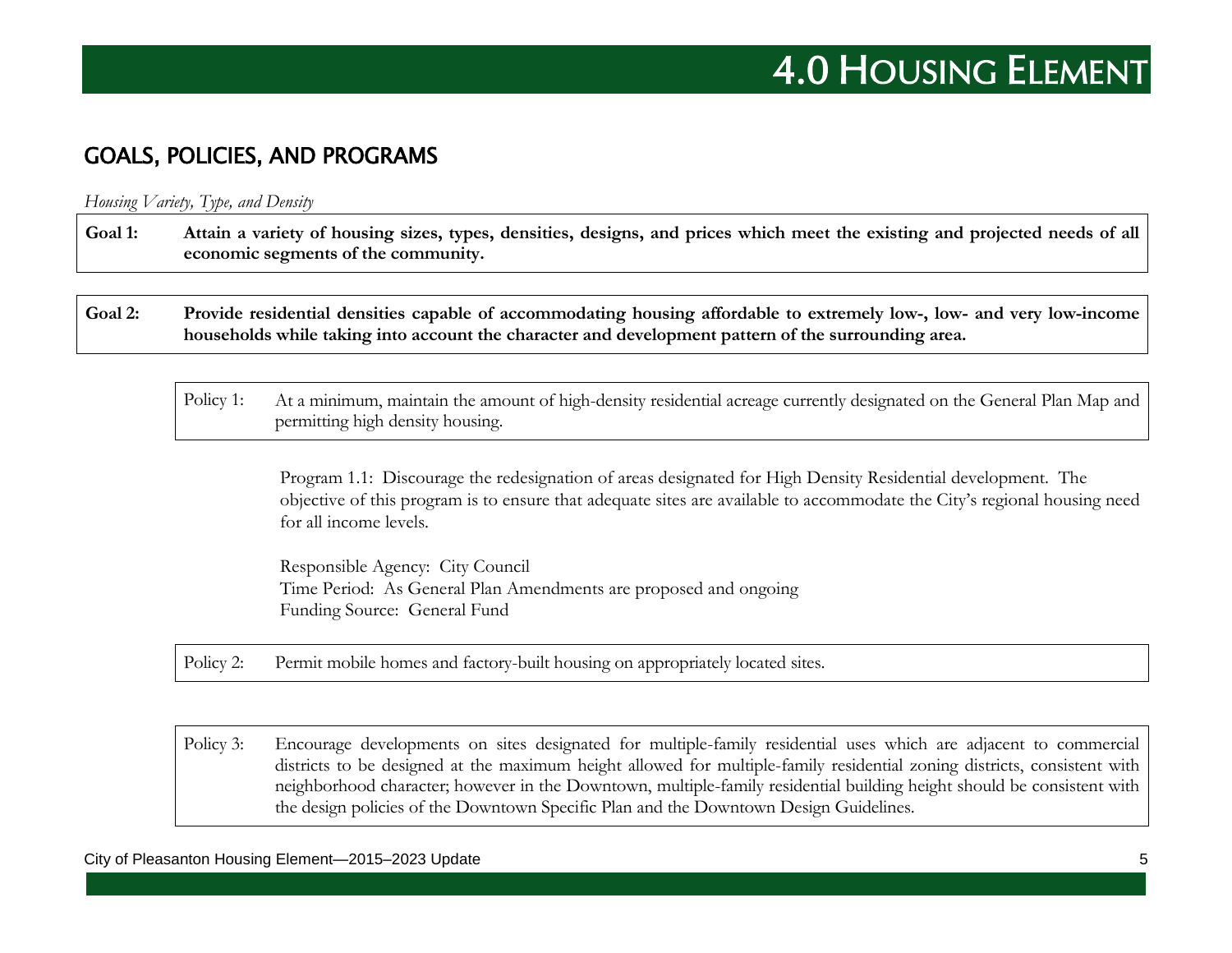Policy 4: Give favorable consideration for approval for proposed developments which provide extremely low-, very low- and lowincome units that meet the requirements of the Inclusionary Zoning Ordinance, as long as all other City development standards are met.

Policy 5: Apply for Federal and State grants offered for mixed-use development near transit centers.

Policy 6: Actively promote the creation of second units on single-family residential lots and their maintenance as sources of housing affordable to moderate-, low-, and very low-income households.

> Program 6.1: Continue monitoring second units to determine if they are being rented and, if so, determine their rent levels. Include conditions of approval for second unit Administrative Design Review approvals requiring a monitoring program.

Responsible Agency: Housing Division, Housing Commission, Planning Division Time Period: Complete surveys annually beginning in May 2015 Funding Source: Housing Division, Planning Division Budgets

Program 6.2: Create incentives for homeowners to rent their second units to moderate-, low-, and very low-income households as well as those with disabilities (including developmental disabilities). The City's role would be to develop the program materials including information, criteria for qualifications, and incentives, and to monitor the success of the program. Incentives should include fee reductions or waivers and information/assistance to help homeowners be landlords. Such incentives should be made available to applicants of second units during the Administrative Design Review or Building permit process.

Responsible Agency: Housing Division, Housing Commission, Planning Division, Building Division, Planning Commission Time Period: Complete by the end of 2016 Quantified Objective: Five units per year. Funding Source: Housing Division, Planning Division, Building Division Budgets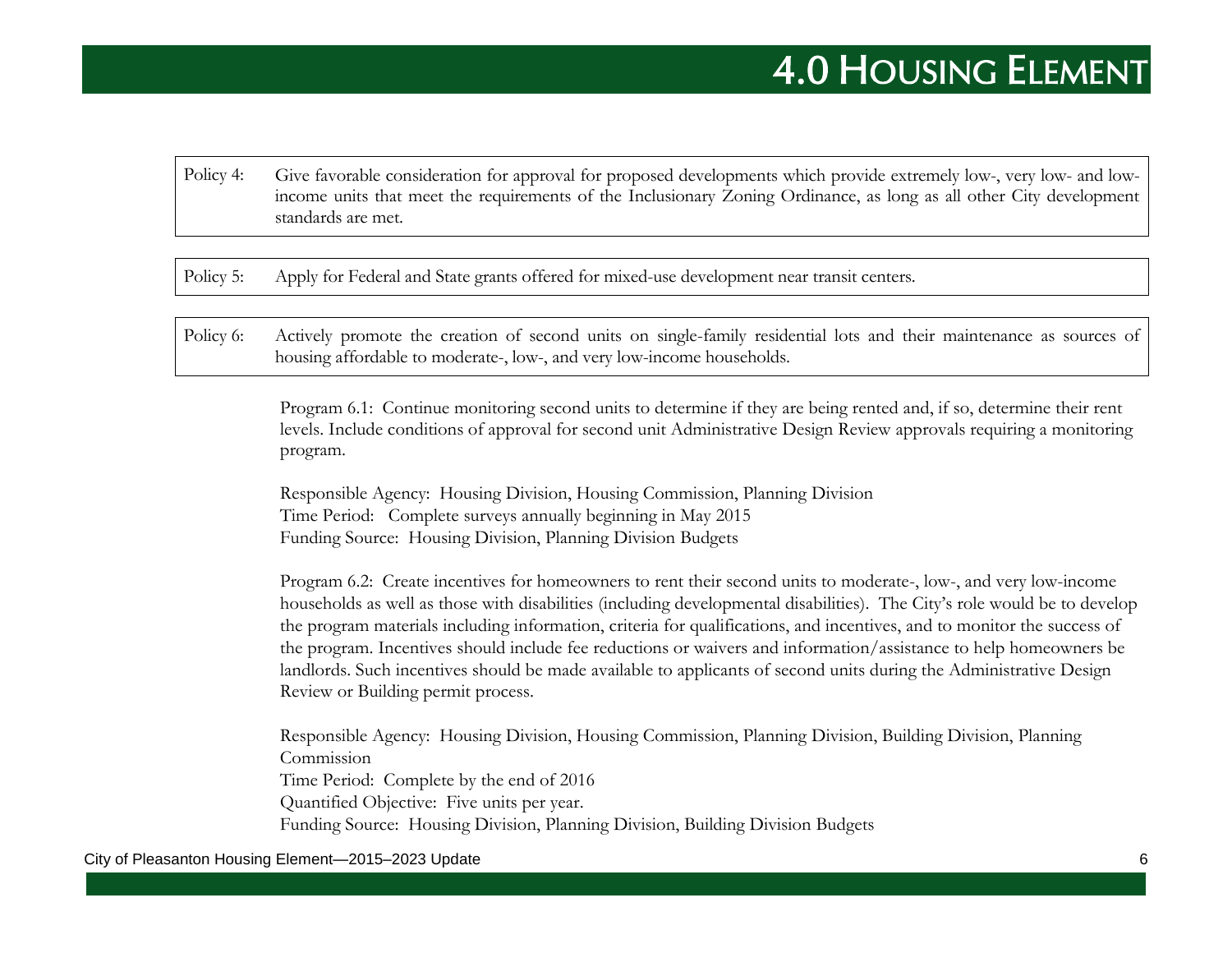Program 6.3: Conduct a review of the Second Unit Ordinance, including a survey of similar requirements in other Bay Area cities. Using this review, consider allowing second units without an Administrative Design Review process in new single-family developments, subject to performance standards, consider reducing the existing Second Unit Ordinance requirements, such as the parking and height limit requirements, to encourage the development of second units, consider other measures to promote the creation of second units, and adopt necessary changes as appropriate.

Responsible Agency: Planning Division, Planning Commission, City Council Time Period: May 2016 Quantified Objective: 5 percent of new single family homes include a second unit. Funding Source: Planning Division Budget

#### *Housing Tenure*

**Goal 3: Endeavor to provide and retain a sufficient number of rental housing units to serve Pleasanton residents who choose to rent or who cannot afford ownership housing.**

Policy 7: Encourage at least 50 percent of multiple-family housing units to be rental apartments.

Program 7.1: Monitor new multiple-family residential development proposals with respect to housing tenure to ensure that sufficient numbers of rental units are provided to meet the above policy.

Responsible Agency: Housing Division Time Period: As multiple-family residential development proposals are received. Funding Source: Housing Division Budget

Policy 8: Minimize displacement of tenants in rental apartments and mobile homes and encourage ownership of lower-cost residential units by prior renters through the regulation of condominium conversions.

Program 8.1: Regulate condominium, townhouse, and mobile home conversions and mitigate tenant displacement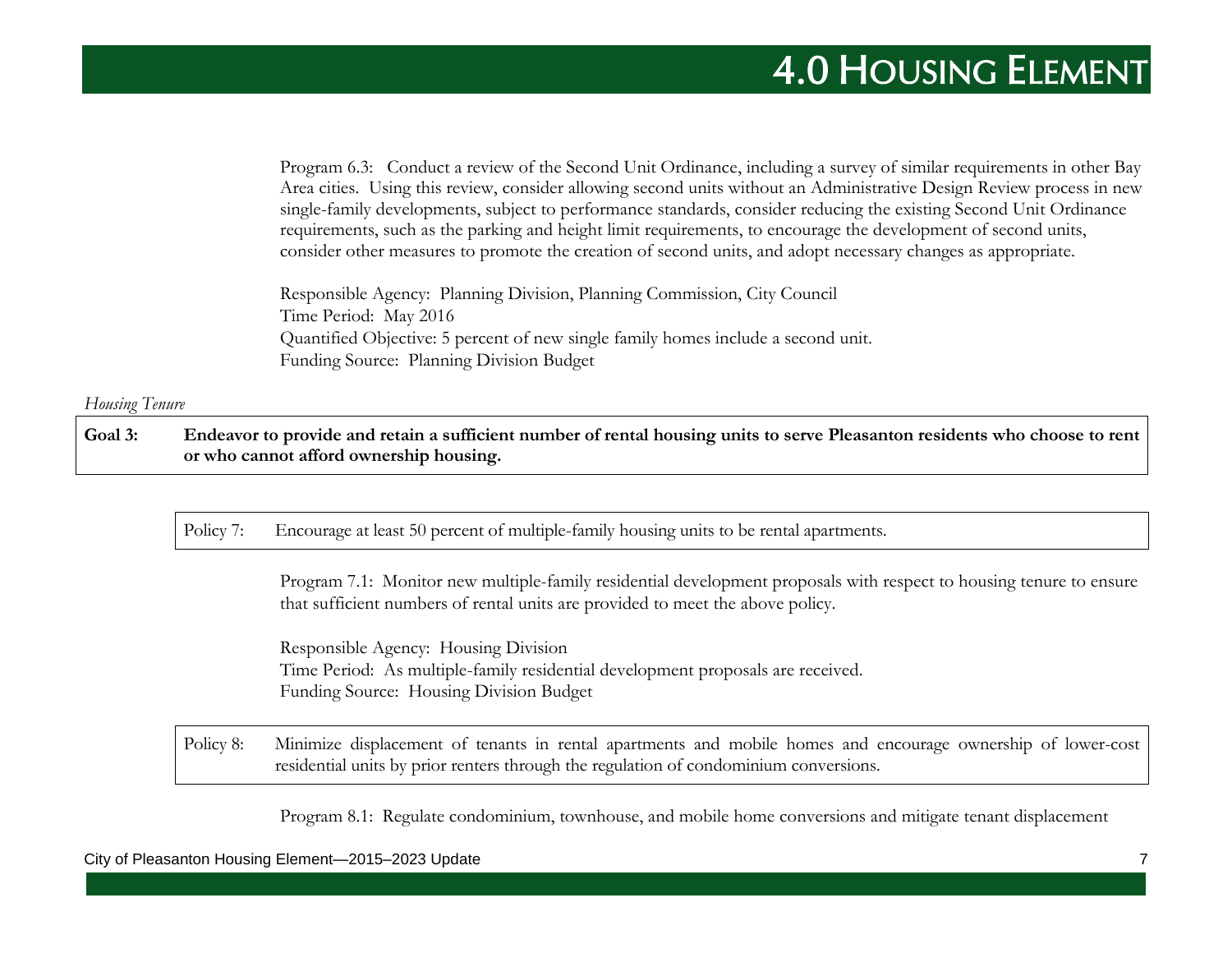through the provisions of the City's Condominium Conversion Ordinance, and Government Code, Section 65863.7 (as to mobile homes). This includes requiring condominium converters to maintain rental units for households with special needs including those with developmental disabilities, such as lifetime leases with rental caps for persons with disabilities, to the extent permitted by State law and denying conversion of apartment units to condominiums if the percentage of multiple-family units available for rent, city-wide, is below 50 percent.

Responsible Agency: City Council Time Period: As needed when any applications for conversion are received. Funding Source: Not Applicable

Program 8.2: Review the City's Condominium Conversion Ordinance to identify desirable changes, such as potentially requiring more housing units affordable to low- and very low-income households and longer tenant noticing requirements, if market conditions are resulting in the displacement of lower-income tenants.

Responsible Agency: City Council Time Period: Complete the review by the end of 2016. Funding Source: Housing Division Budget

**Goal 4: Encourage the production of market-rate moderate-income ownership housing and assisted ownership housing affordable to low- and very low-income households.**

#### *Housing Affordability*

**Goal 5: Produce and retain a sufficient number of housing units affordable to extremely low-, low- and very low-income households to address the City's responsibility for meeting the needs of Pleasanton's workforce, families, and residents, including those with special needs.**

Policy 9: Support the development of housing for persons with special needs.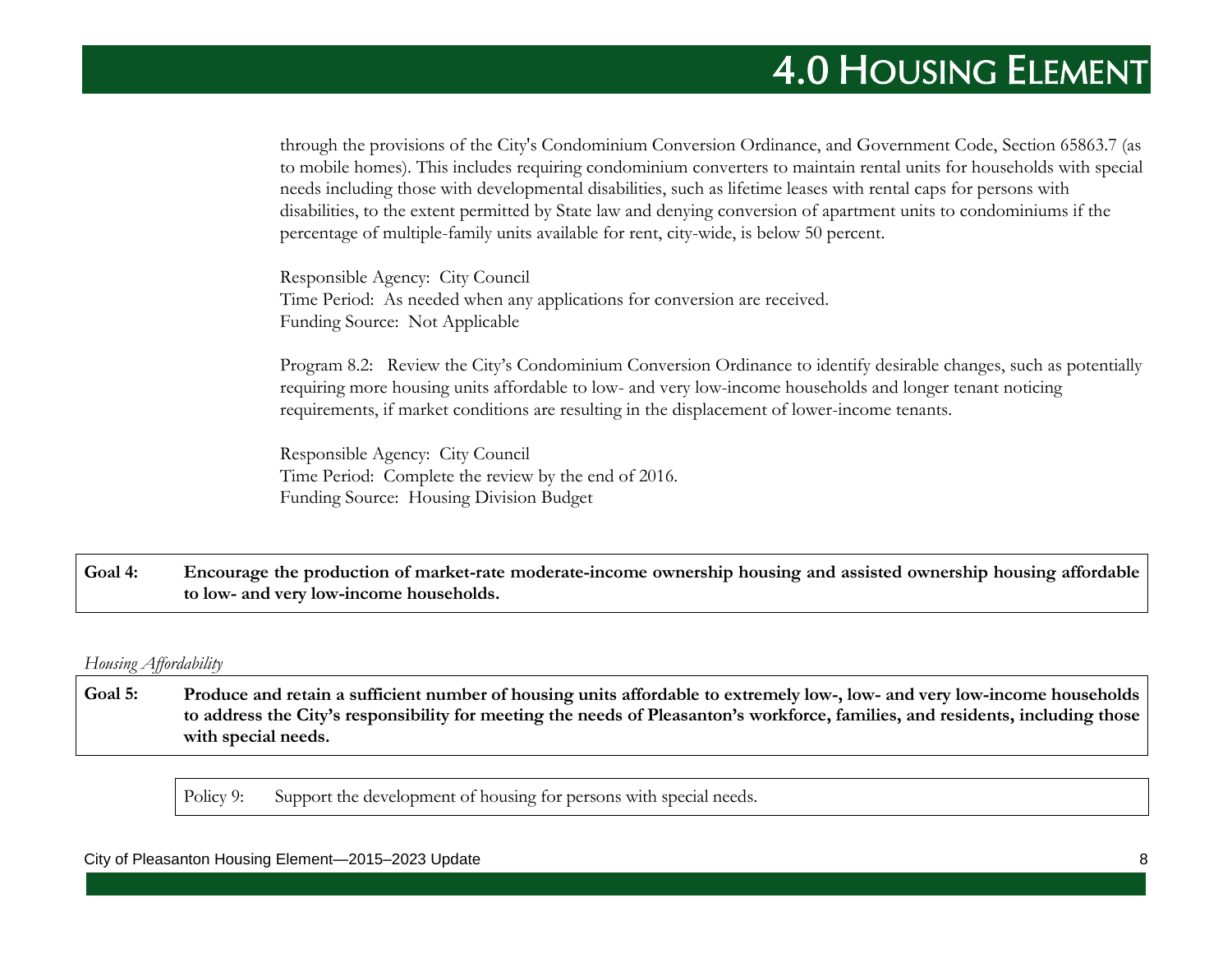Program 9.1: Seek State and Federal assistance for the development of housing to meet the housing needs of households with extremely low, low, and very low incomes as well as those with disabilities (including developmental disabilities). Potential sources may include the HUD Section 202 and 811 programs (for senior housing and housing for persons with disabilities), the State HELP and CHFA programs, State/Federal lower-income housing tax credits, and bond financing. The timing of application will depend upon the schedule for specific projects proposed by individual developers in as much as the City does not currently own any land for development of housing affordable to low- and very low-income households and those with disabilities. If the City is successful in securing an open source of funding for housing affordable to low- and very low-income households, such as State HELP funds, the availability of these funds will be promoted through the City's web site, in local newspapers, and through posting at public places subject to normal procedures. The objective of this program is to secure available funding required to finance new affordable housing development. A timeline would be developed on a project by project basis as affordable development inquiries/applications are submitted to the City.

Responsible Agency: Housing Division Time Period: Seek funding annually and when specific development proposals are brought forward. Funding Source: State and Federal Housing Funds

Program 9.2: Seek creative alternative and non-traditional means, including using available City financial and property resources and working cooperatively with community groups, that will assist in the production of or preserve housing for extremely low-, very low-, low-, and moderate-income- households as well as special needs housing including housing for those with disabilities.

Responsible Agency: Planning Division, Housing Division Time Period: Ongoing and meet with community groups every two years. Funding Source: Planning Division, Housing Division Budgets

Program 9.3: Advocate changes in Federal and State legislation to provide incentives for the development of housing for special needs and housing affordable to extremely low-, low- and very low-income households and to overcome barriers to housing affordable to low- and very low-income households.

Responsible Agency: Housing Commission, City Council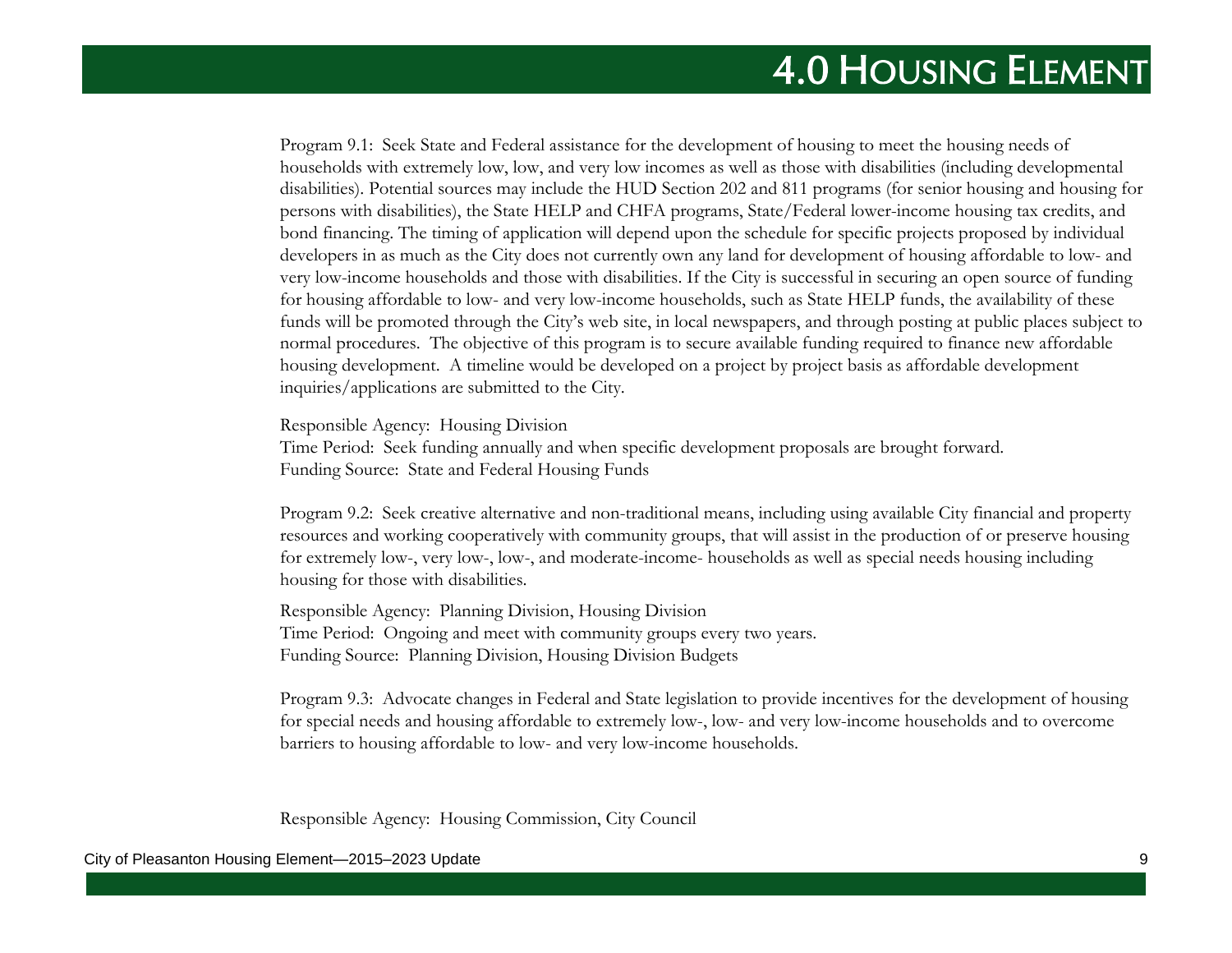Time Period: Ongoing. Funding Source: General Fund

**Goal 6: Promote the production of housing affordable to extremely low-, low- and very low-income households by actively working with and creating incentives for non-profit housing developers.**

Policy 10: Support the development and rehabilitation of housing affordable to extremely low-, low- and very low-income households and review infrastructure needs.

Program 10.1: Conduct a review of the Growth Management Program and amend as necessary to assure the rate of residential development, limited to 235 units per year consistent with the City's Growth Management unit allocation, is consistent with the City's current and new infrastructure capacities, including roadways, water, sewer, and facilities, etc. The objective of this program is to assure that the City's Growth Management Program is consistent with State law and that there is a procedure for assuring that there is available infrastructure to serve future approved residential development, and to create a more efficient process for implementing the program.

Responsible Agency: City Council Time Period: Early 2016; then annually. Funding Source: Housing Division, Planning Division Budgets

Program 10.2: Require the duration of extremely low-, low- and very low-income set-aside units within projects to be in perpetuity.

Responsible Agency: City Council Time Period: As Housing Agreements are put in place for lower-income projects. Funding Source: Not Applicable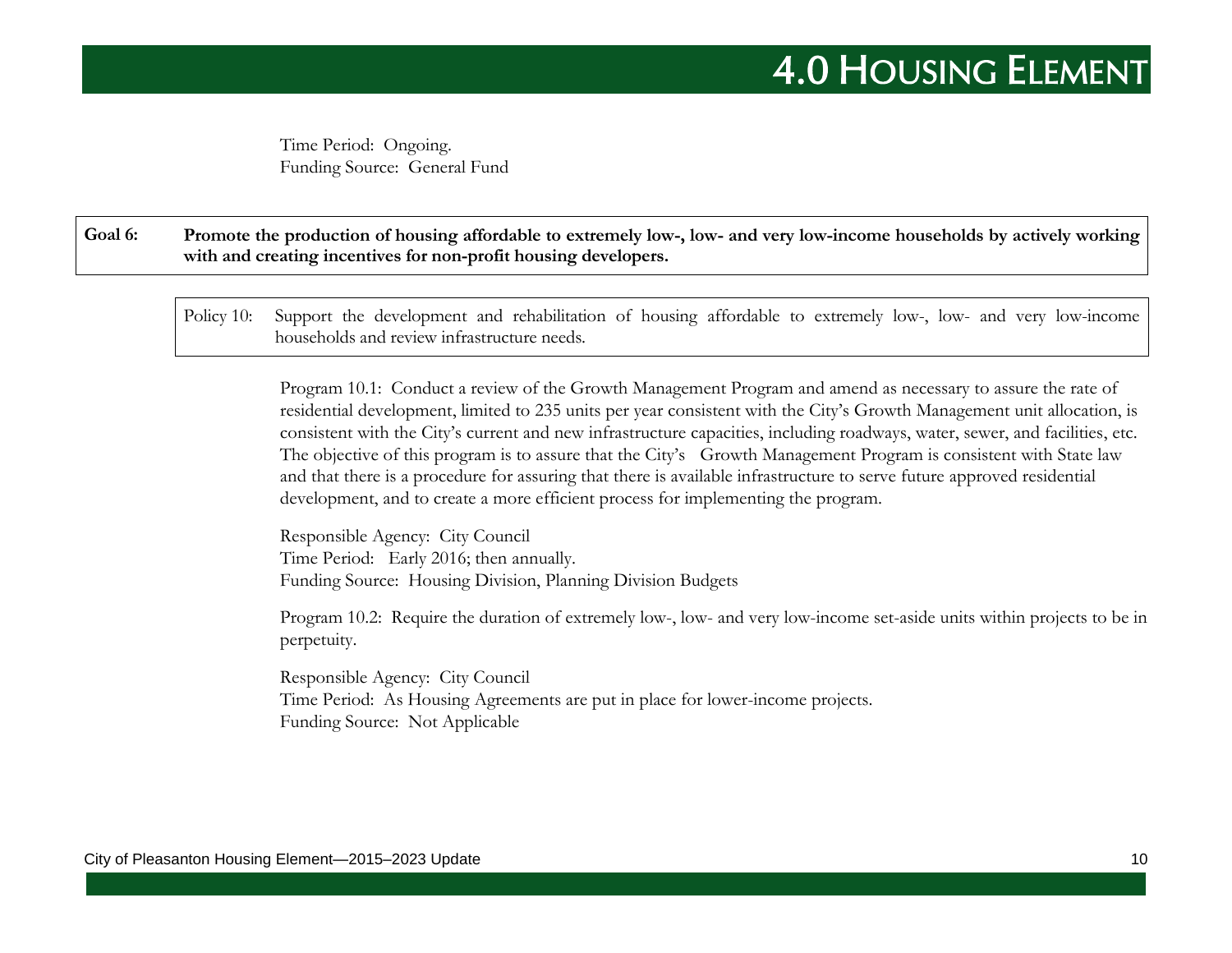Policy 11: Give greater priority to providing housing which is affordable to extremely low income households and to households at the low end of the low-income range (50 to 80 percent of median income).

> Program 11.1: Continue to provide incentives such as reduced development fees, assistance in public improvements, priority in permit processing, increased density, altered site-development standards, mortgage revenue bonds, affordable-housing competition, and other creative incentives to encourage the development of housing affordable to moderate-, low-, extremely low-, and very low-income households and households with special needs. A priority will be placed on projects that provide the largest number of units at the greatest level of affordability. The availability of incentives will be incorporated in the City's Inclusionary Zoning Ordinance, to be consistent with State law and recent court decisions, but for specific projects, will also be promoted through the City's web site, in local newspapers, and through posting at public places subject to normal procedures. The objective of this program is to assure that incentives are made available and known to the development community.

Responsible Agency: City Council Time Period: Ongoing and enhanced promotional efforts at least once by May 2017. Funding Source: Lower-Income Housing Fund

Policy 12: Strive toward meeting Pleasanton's share of regional housing needs, as defined by the Regional Housing Needs Determination (RHND).

> Program 12.1: Maintain zoning adequate to accommodate Pleasanton's share of the regional housing need for all income levels. Sites designated High Density Residential or Mixed Use shall be developed at a minimum density of 30 units per acre, and comport with the adopted Housing Site Development Standards and Design Guidelines for Multifamily Development.

Responsible Agency: City Council Time Period: Ongoing Funding Source: Planning Division

Program 12.2: Attempt to rehabilitate five ownership-housing units affordable to extremely low-, low- and very lowincome households identified as having major building code violations each year between 2015 and 2023, and maintain their affordability. Attempt to rehabilitate at least one apartment complex by 2020. Single-family homes will be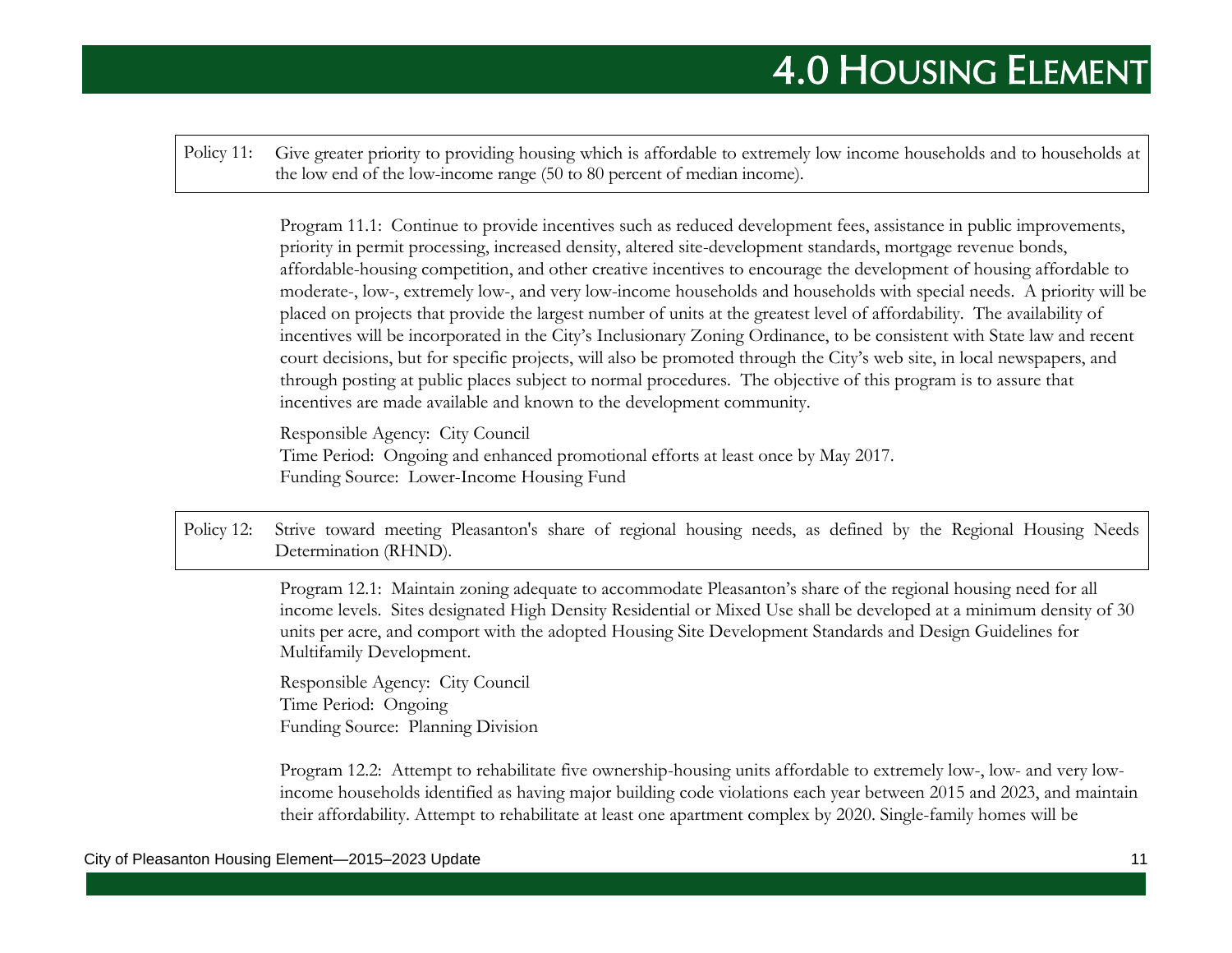identified through the City's Housing Rehabilitation Program which already has in place an outreach program. The City will survey existing apartment complexes, including working with local non-profit housing development agencies, to ascertain the need for rehabilitation. Owners of identified complexes will be contacted and made aware of the availability of rehabilitation assistance.

Responsible Agency: Housing Division Time Period: Annually/ongoing. Funding Source: Housing Division Budget, CDBG Funds Quantified Objective: Five ownership units and one apartment complex prior to the end of the Planning Period.

Program 12.3: Strive to construct, rehabilitate, and conserve the City's regional share of housing within the constraints of available infrastructure, traffic, air quality, and financial limits, by the conclusion of the current Regional Housing Needs Determination period – in 2023.

Responsible Agency: City Council Time Period: By 2023. Funding Source: City, State, Federal, and Private Funds

Program 12.4: Work with the Tri-Valley Housing Opportunity Center and employers to develop partnerships for participating in programs to make housing affordable to their workers. Responsible Agency: Housing Division Time Period: Meet annually with groups mentioned in the program. Funding Source: Housing Division Budget

Policy 13: Give priority for housing opportunities to extremely low, low- and very low-income households with persons that live and work in Pleasanton.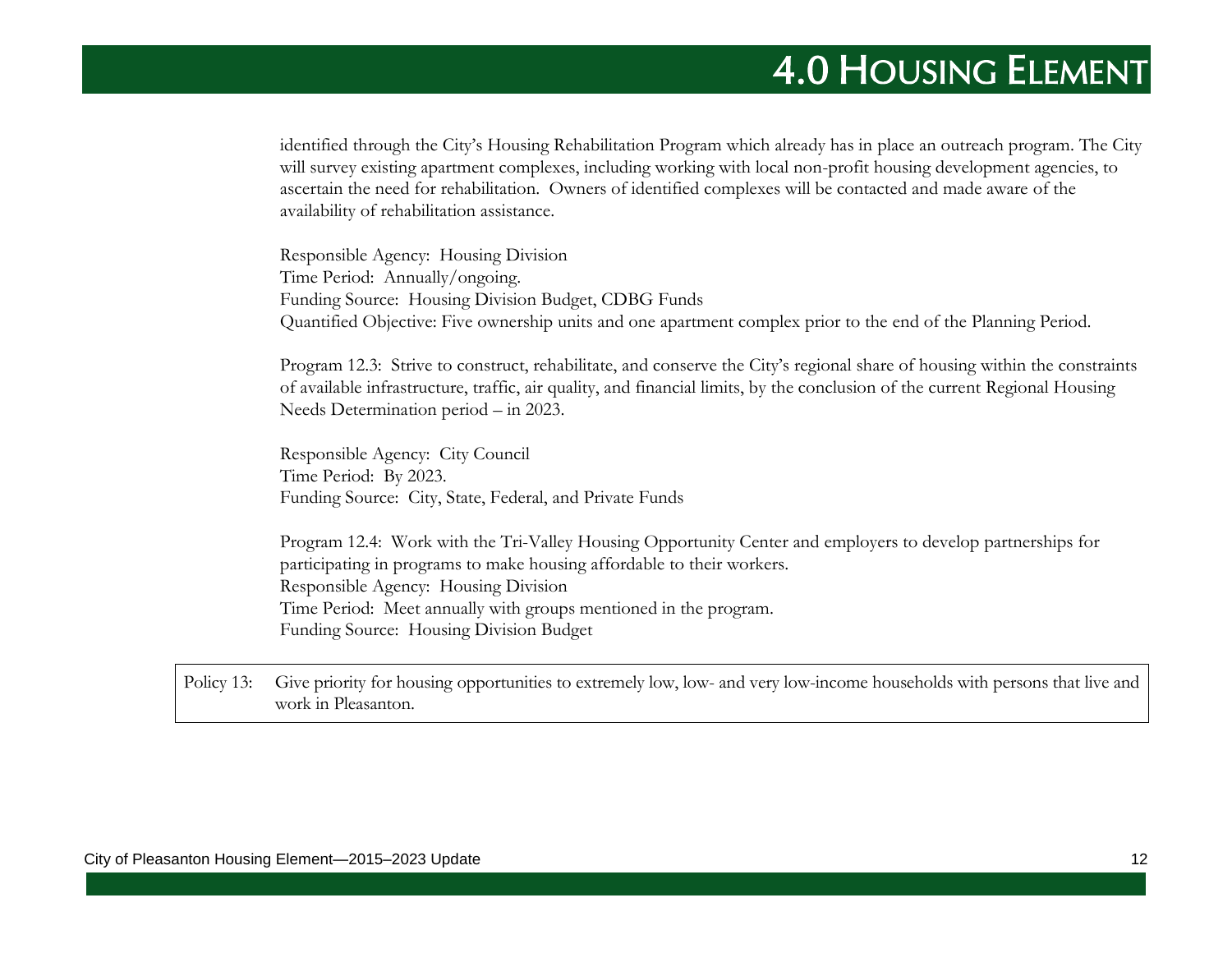*At-Risk Housing Affordable to Low- and Very Low-Income Households*

**Goal 7: Preserve and/or replace assisted rental apartment housing which is at risk of changing to market-rate housing.**

**Goal 8: Assist occupants of at-risk units by either retaining those units as affordable for their income category or by finding new housing for them that is affordable to low- and very low-income households.**

Policy 14: Preserve for the longest term feasible, restricted units affordable to extremely low-, low- and very low-income households which are at risk of changing to market-rate housing.

Program 14.1: Preserve for the longest term feasible, rent restricted assisted projects affordable to extremely low-, lowand very low-income households, and provide assistance to retain below-market rate rent restrictions.

Responsible Agency: Housing Division Time Period: Ongoing and when units become at risk of converting to market rate. Funding Source: Housing Division Budget

Program 14.2: Structure future rent-restriction contract agreements to allow the City the opportunity to purchase or subsidize assisted units at the conclusion of the rent-restriction period.

Responsible Agency: Housing Commission, City Council Time Period: Ongoing and when units become at risk of converting to market rate. Funding Source: Lower-Income Housing Fund

Program 14.3: Structure future rent-restriction contract agreements for all new assisted projects with limited or no time restrictions to minimize the displacement of tenants.

Responsible Agency: Housing Commission, City Council Time Period: When new assisted projects are approved. Funding Source: Lower-Income Housing Fund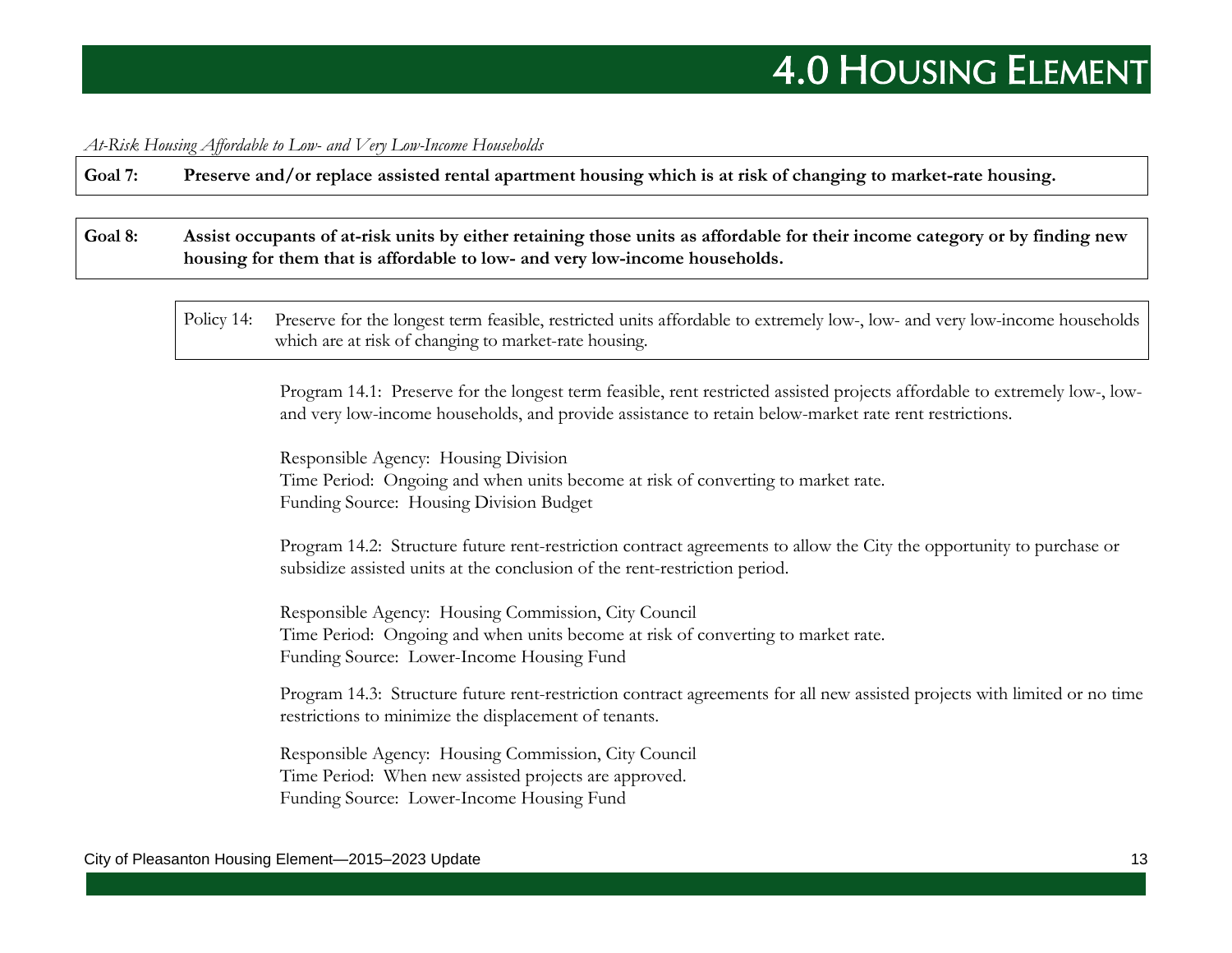Program 14.4: Provide rehabilitation funds or other incentives such as a density bonus where appropriate for apartment complexes in exchange for extended or perpetual assisted-housing time periods.

Responsible Agency: City Council Time Period: Ongoing; dependent on specific proposals. Funding Source: Lower-Income Housing Fund; CDBG Funds

Program 14.5: Issue bonds or provide other funding where appropriate to reduce apartment complex mortgage rates in exchange for extended or perpetual assisted-housing time periods.

Responsible Agency: City Council, Finance Department Time Period: Ongoing; dependent on specific proposals. Funding Source: Lower-Income Housing Fund; Tax-Exempt Bonds

*City Government Actions*

**Goal 9: Process housing proposals affordable to extremely low-, low- and very low-income households and use available City programs and incentives so as to promote and facilitate housing affordability for low- and very low-income households.**

**Goal 10: Remove unnecessary governmental constraints to the provision of housing affordable to extremely low-, low- and very low-income households and associated public services and facilities.**

Policy 15: Make appropriate modifications to the Land Use Element of the General Plan, Zoning Ordinance, and other City ordinances, programs, and policies to facilitate the provision of housing, especially housing for those with disabilities (including developmental disabilities), and housing affordable to moderate-, low-, and very low-income households.

Program 15.1: Identify funding mechanisms for infrastructure improvements contained in the General Plan to accommodate projected housing growth.

Responsible Agency: City Council Time Period: Research currently available funding mechanisms annually. Funding Source: Capital Improvement Budget; Developers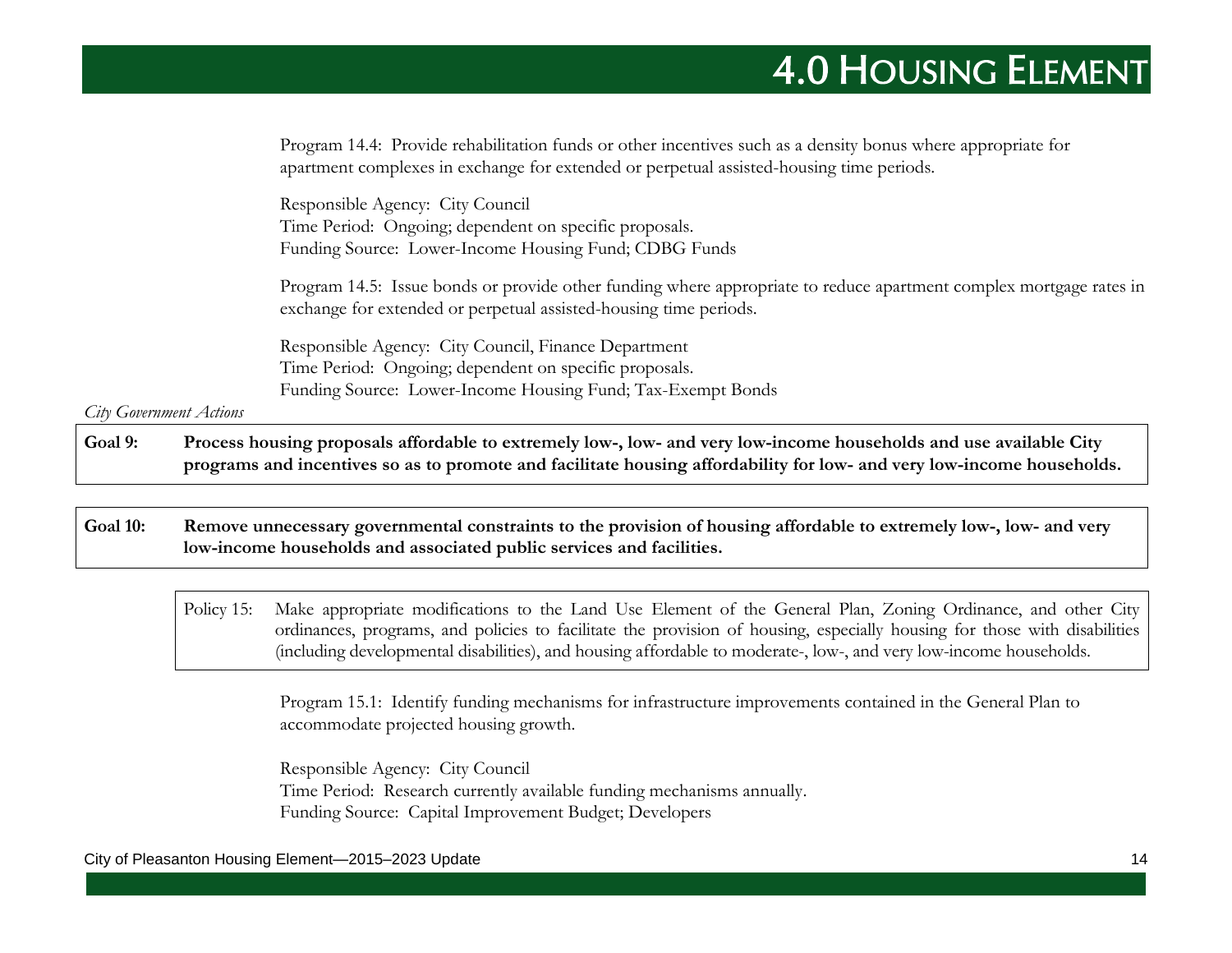Program 15.2: Waive City fees for housing developments that provide a minimum of 15 percent affordable to extremely low-, low- and very low-income households.

Responsible Agency: City Council Time Period: As applications are received for projects containing units for lower-income households. Funding Source: Lower-Income Housing Fund

Program 15.3: Expedite the development review process for housing proposals that provide a minimum of 15 percent affordable to moderate-, low-, extremely low, and very low-income households.

Responsible Agency: Planning Division Time Period: As applications are received for projects containing units for moderate- and lower-income households. Funding Source: Planning Division Budget

Program 15.4: Support State legislative reform to improve the fair-share housing process and provide financial and other incentives to strengthen local jurisdictions' abilities to meet their fair-share responsibilities.

Responsible Agency: Housing Commission, City Council Time Period: Ongoing. Funding Source: General Fund

Program 15.5: Assess the level of effort to overcome infrastructure constraints to housing affordable to extremely low-, low- and very low-income households on a periodic basis.

Responsible Agency: Housing Division Time Period: As needed or in conjunction with the next Housing Element update. Funding Source: Housing Division Budget

Program 15.6: Assess future sewer infrastructure needs, including sewer infrastructure upgrades and facilities to accommodate future RHNA cycles in the region.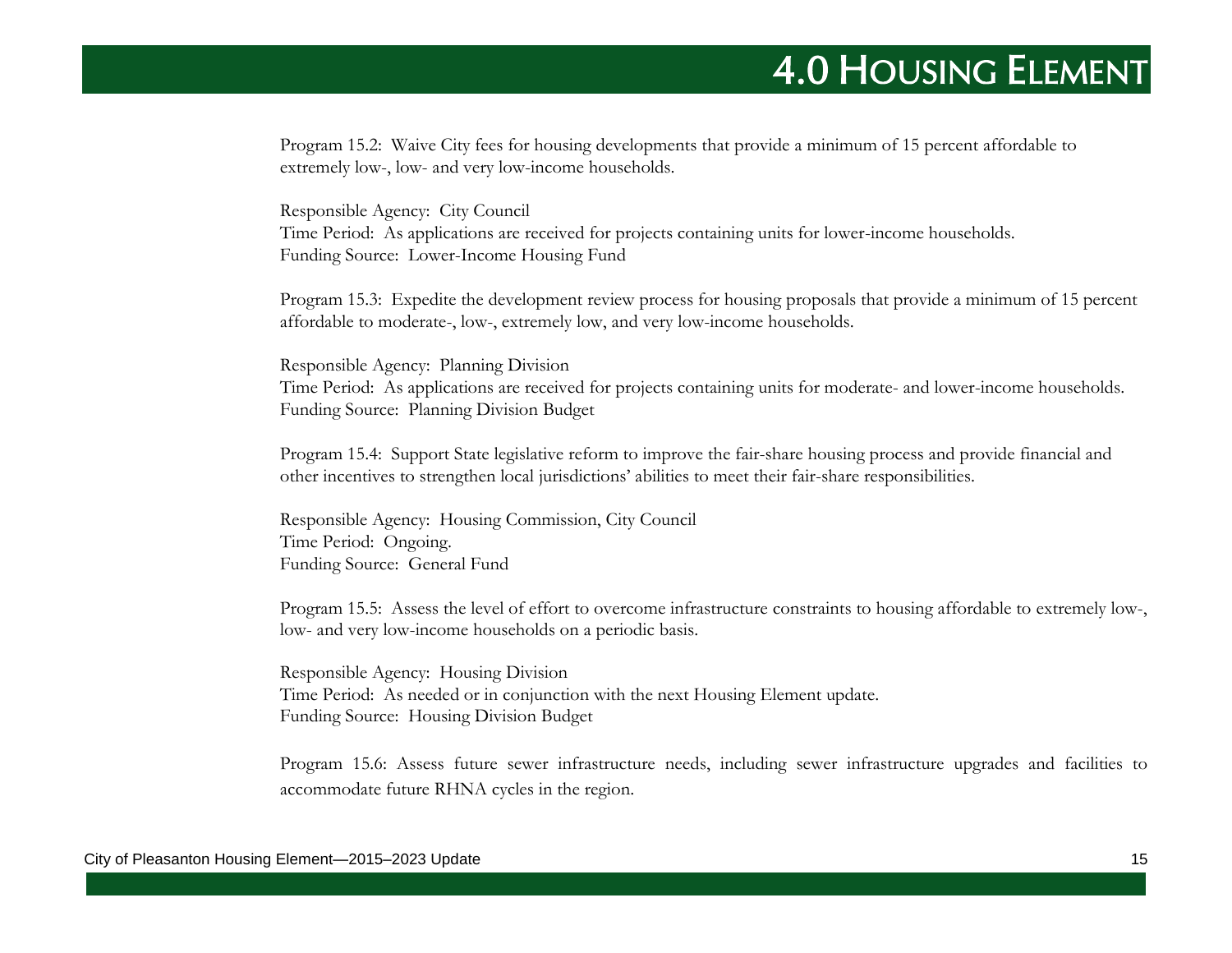Responsible Agency: Operation Services Department, Housing Division, City Council Time Period: 2014–2015. Funding Source: Sewer Enterprise Fund

Program 15.7: Continue to work with non-profit and for-profit housing developers, service providers, Pleasanton employers, the Pleasanton Unified School District, and urban planning specialists to develop new programs and incentives for meeting the full range of Pleasanton's future affordable housing needs.

Responsible Agency: Housing Division Time Period: Ongoing and meet annually with groups mentioned in the program. Funding Source: Housing Division Budget

Program 15.8: As required by State law, the City will review the status of Housing Element programs by April of each year, beginning April 2012. The review will cover consistency with other General Plan programs and community goals, the status of implementing actions, accomplishments, and a review of housing sites identified in the Housing Element. In particular, the annual review will cover development assumptions and actual development activity on sites by assessing projected development potential compared to actual development approval and construction. This will also include residential units anticipated on mixed use zoned sites. The primary intent of the annual review is to maintain adequate sites during the Housing Element planning period. In addition, the annual review will evaluate the effectiveness of the City's inclusionary zoning requirements (see Programs 7.1 and 7.2) to determine if modifications are needed.

Responsible Agency: Housing Division, Housing Commission, Planning Division, Planning Commission, City Council Time Period: Annually. Funding Source: Housing Division Budget

Policy 16: Educate the public regarding the community, environmental, and economic benefits of Pleasanton's affordable housing program.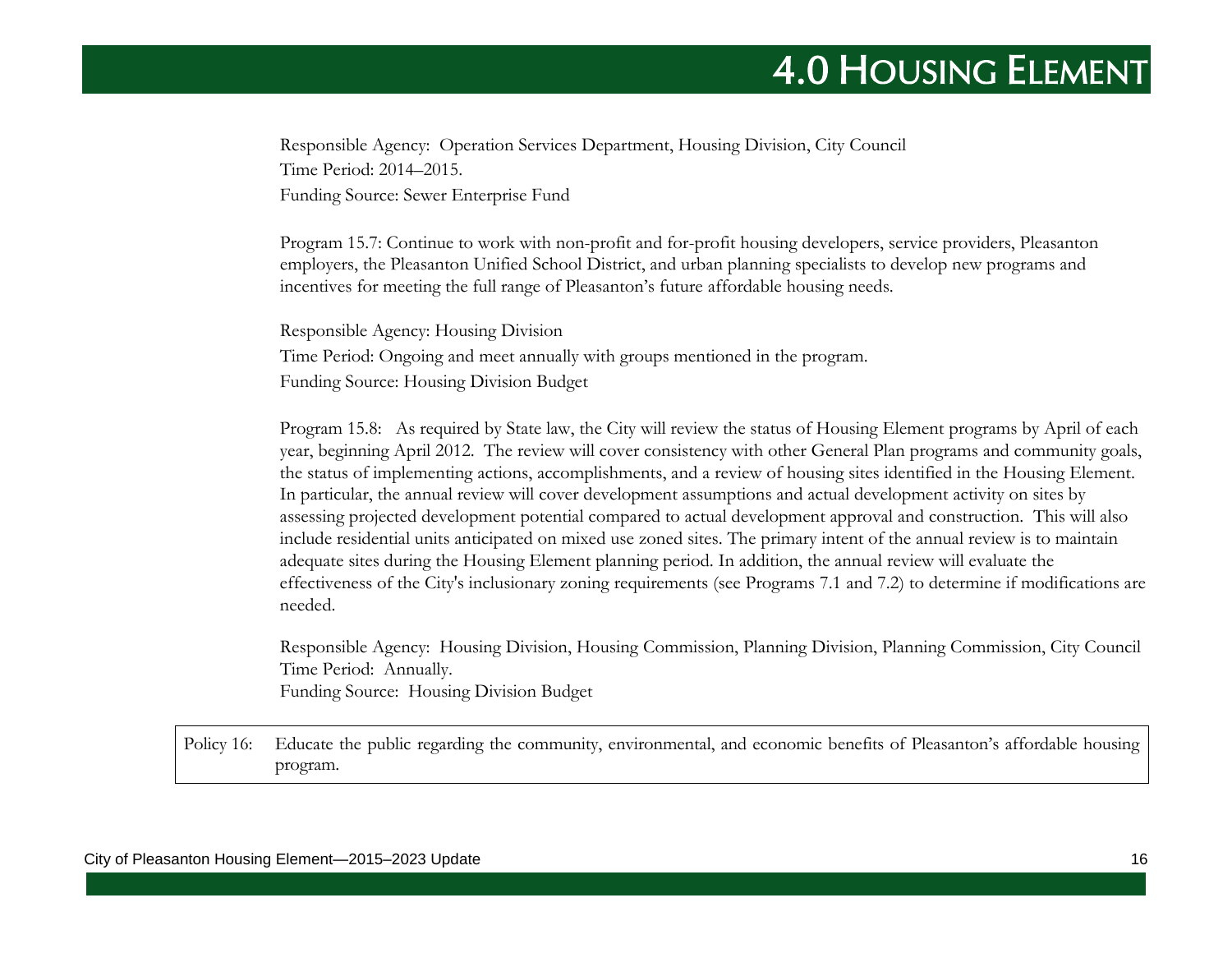Program 16.1: Continue housing education programs available on the City's website, at other public venues, through City publications and mailings, and through partnerships with regional organizations.

Responsible Agency: Housing Division, Housing Commission Time Period: Ongoing and update information annually or as needed. Funding Source: Housing Division Budget; Housing Grants

Program 16.2: Continue to coordinate public information with surrounding communities to provide up-to-date listings of opportunities for regional affordable housing and programs for extremely low-, low- and very low-income households.

Responsible Agency: Housing Division Time Period: Ongoing and update information annually or as needed. Funding Source: Housing Division Budget

Program 16:3: Develop incentive/revitalization programs for neighborhoods to encourage support for affordable housing opportunities. Such incentives could include enhanced public amenities or other investment in areas where additional multifamily housing is planned.

Responsible Agency: Housing Division, Housing Commission, City Council Time Period: As applications are received for projects containing affordable housing opportunities. Funding Source: Housing Division Budget

Policy 17: Ensure compliance with the Inclusionary Zoning Ordinance by requiring each for-sale residential and non-residential development to which the Ordinance applies to include its pro-rata share of housing needs for low- and very low-income households or, if the Ordinance criteria are met, to contribute to the lower-income housing fund to facilitate the construction of housing affordable to extremely low-, low-, very low-, and moderate-income households. Review and modify policies for rental housing to conform with State law and recent court decisions. It is strongly encouraged that the Inclusionary Zoning Ordinance requirements be met by building housing affordable to extremely-low, low- and very low-income households.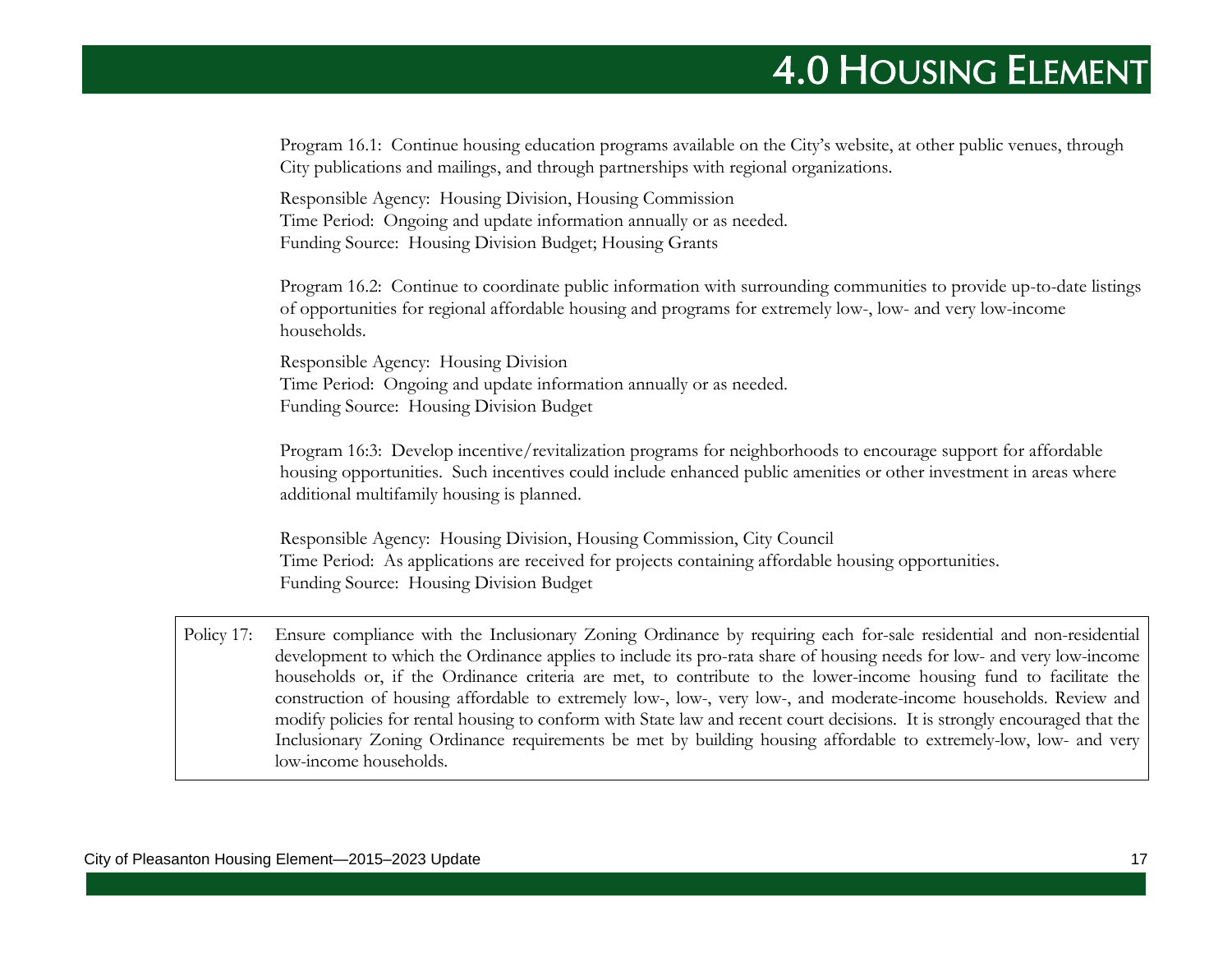Program 17.1: Review the City's Inclusionary Zoning Ordinance and amend:

-for consistency with the Housing Element and other City affordable housing programs; -to identify incentives for non-profit housing developers and other housing developers to construct projects including three bedroom units for large households; -to determine if it is appropriate to increase the percentage of affordability to support housing affordable to low- and very low-income households; -to be consistent with recent court decisions regarding rental housing and State law;

Responsible Agency: Housing Division, Housing Commission, City Council Time Period: January 2016, then annually. Funding Source: Housing Division Budget

Program 17.2: Monitor the results of the Inclusionary Zoning Ordinance annually to determine consistency with State law and recent court decisions and to determine if developers are primarily building new housing units affordable to low- and very low-income households instead of paying in-lieu fees for new developments. If it is determined by the City Council, upon recommendation by the Housing Commission, that the Inclusionary Zoning Ordinance is not producing sufficient housing affordable to low- and very low-income households, consider modifying the Ordinance so that it can better achieve that objective. As part of the Inclusionary Ordinance review, conduct meetings with developers to identify specific changes that may be considered by the City.

Responsible Agency: Housing Division, Housing Commission, City Council Time Period: Annually/ongoing. Funding Source: Housing Division Budget

Policy 18: Use the lower-income-housing fee to generate funds for the provision of housing affordable to extremely low-, low- and very low-income households. The low-income housing fund should be used primarily to leverage State and Federal funds in the development of housing affordable to low- and very low-income households and in-house loan programs, so that the fund may be used most efficiently and maintained over time. When considering allocation of these funds, priority will be given to non-profit housing developers with a project including three bedroom units affordable to large extremely low, low- and very low-income households.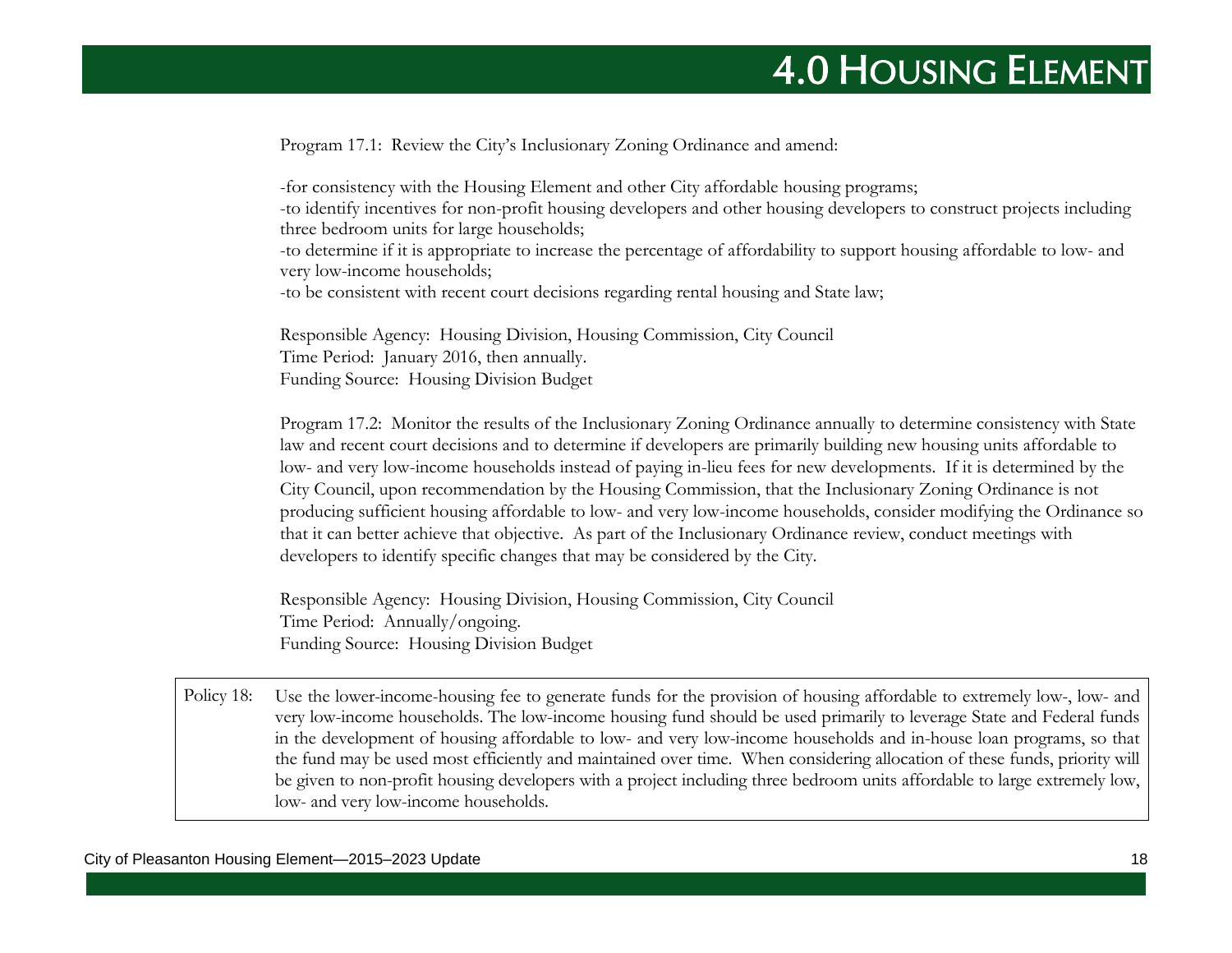Program 18.1: Review and modify the lower-income-housing fee annually in conformance with AB 1600, and consider changing the basis of the fee to reflect the true cost of providing housing.

Responsible Agency: Finance Department, Housing Division, Housing Commission, City Council Time Period: Annually Funding Source: General Fund

Program 18.2: Continue to exempt all housing units affordable to low- and very low-income households from the low-income housing fee.

Responsible Agency: Housing Commission, City Council Time Period: Ongoing. Funding Source: Lower-Income Housing Fund

Program 18.3: Use the Lower-Income Housing Fund to help build housing affordable to low- and very low-income households on City-owned land.

Responsible Agency: City Council Time Period: As needed/ongoing. Funding Source: Lower-Income Housing Fund

Program 18.4: Use the Lower-Income Housing Fund to extend rent restriction agreements, purchase land, write down mortgage costs, rehabilitate units, subsidize rents, issue tax-exempt bonds, post loan collateral, pay pre-development costs, and otherwise help produce housing units affordable to lower-income households. The objective of this is to utilize the Lower Income Housing Fund in a manner consistent with City ordinance and to support affordable housing, particularly developments proposed by non-profit developers that include units for large families at very low incomes.

Responsible Agency: City Council Time Period: Explore ways to use the fund for the list of activities in the program annually and as needed. Quantified Objective: 150 units Funding Source: Lower-Income Housing Fund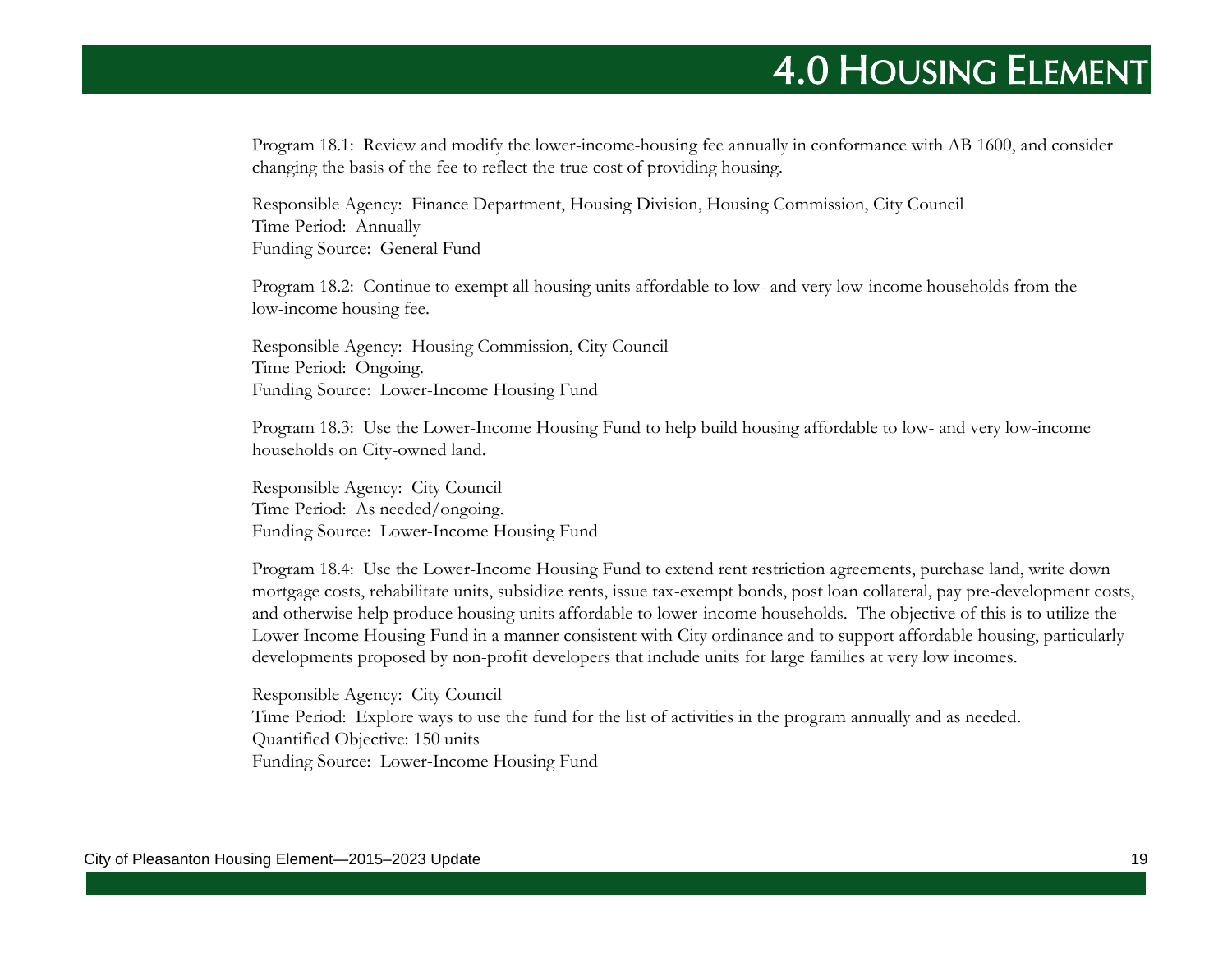Program 18.5: When considering how to utilize the City's Lower-Income Housing Fund, consider whether a proposal with a non-profit housing developer and a for-profit housing developer partnership should be a higher priority project due to its ability to potentially secure better funding and be developed. Responsible Agency: Housing Division, Housing Commission, City Council Time Period: Consider prioritization by January 2016. Funding Source: Lower-Income Housing Fund

- Policy 19: Encourage the use of density bonuses for housing which is affordable to extremely low-, moderate-, low-, and very low-income households.
- Policy 20: Require owners of rental units who receive financial support from the City to accept Section 8 certificates/vouchers and/or Project Based Section 8 in their developments.
- Policy 21: Work with the Alameda County Housing Authority and other agencies to maintain funding for Section 8 and other Federal subsidy programs.

Policy 22: Assist in the relocation of persons displaced by public projects.

- Policy 23: Incentivize the development of housing units affordable to extremely low-, low- and very low-income households when rezoning non-residential properties to high-density residential.
- Policy 24: Use the City's lower-income housing fund as seed money for Federal and State tax credits to promote the construction of housing affordable to extremely low-, low- and very low-income households.

Policy 25: Ensure that livability is considered when considering proposals for high-density residential developments, including open space, amenities, and facilities for the intended occupants.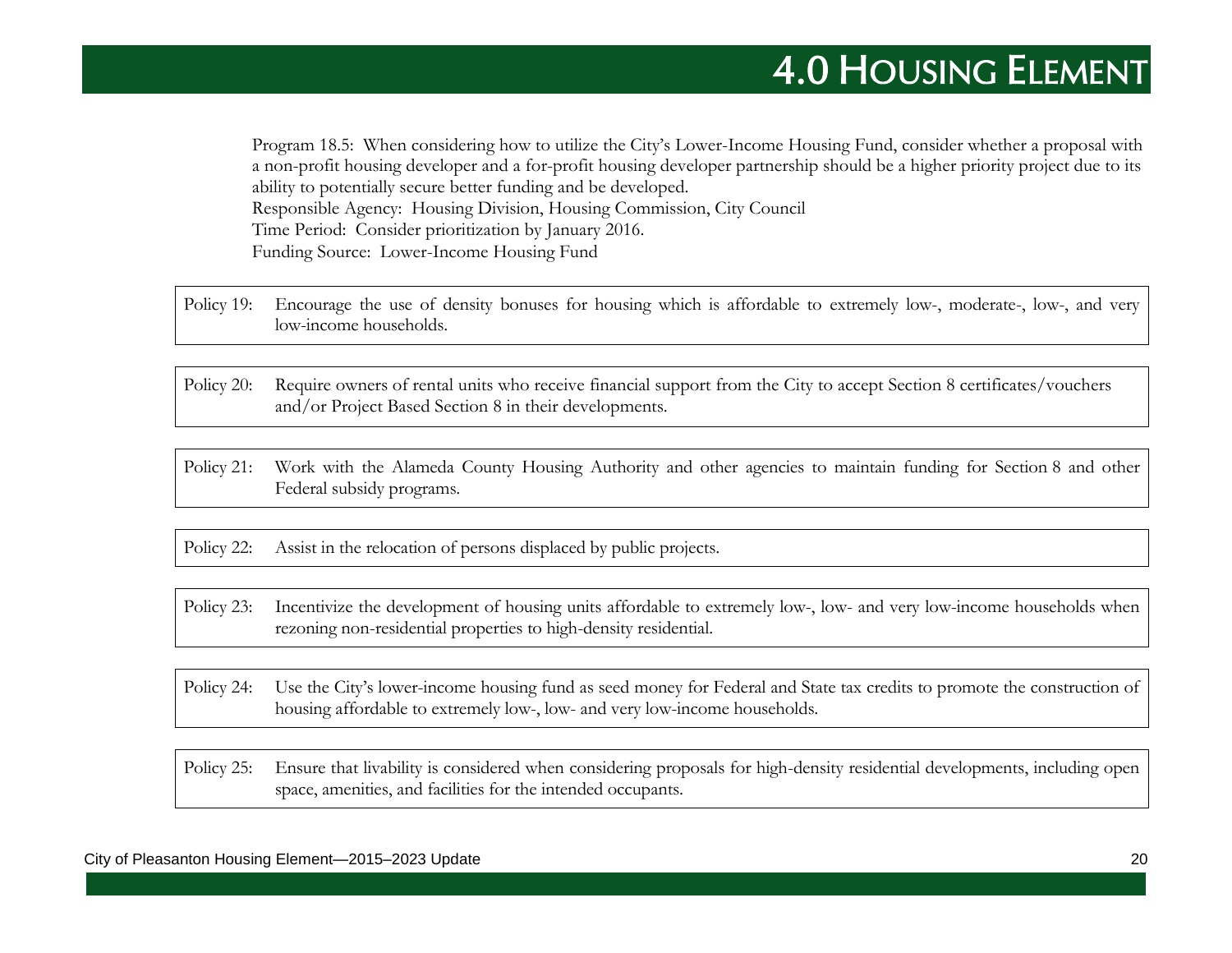#### *City Priorities for Housing Developments*

1. Non-Profit Housing Developers

| Policy 26: | Encourage non-profit and joint for-profit housing developments by offering incentives. Non-profit and joint for-profit<br>housing developers of housing affordable to moderate-, low-, extremely low-, and very low-income households shall<br>have the highest City priority for approval. Specific City incentives to encourage such housing developments are the<br>following: |
|------------|-----------------------------------------------------------------------------------------------------------------------------------------------------------------------------------------------------------------------------------------------------------------------------------------------------------------------------------------------------------------------------------|
|            | • Priority for the Growth Management affordable-housing sub allocation;                                                                                                                                                                                                                                                                                                           |
|            | • Expedited permit processing;                                                                                                                                                                                                                                                                                                                                                    |
|            | • Fee waivers;                                                                                                                                                                                                                                                                                                                                                                    |
|            | • Contributions from the lower-income housing fund;                                                                                                                                                                                                                                                                                                                               |
|            | • Use of available City-owned land;                                                                                                                                                                                                                                                                                                                                               |
|            | • Density bonuses;                                                                                                                                                                                                                                                                                                                                                                |
|            | • City assistance in obtaining financing or funding;                                                                                                                                                                                                                                                                                                                              |
|            | • Assistance in providing public improvements;                                                                                                                                                                                                                                                                                                                                    |
|            | Consideration of reduced development standards, such as reducing the number of parking spaces                                                                                                                                                                                                                                                                                     |
|            | (this consideration does not include reducing the number of required on-site parking spaces in the Downtown<br>Specific Plan Area); and                                                                                                                                                                                                                                           |
|            | Consideration of mortgage revenue bonds.                                                                                                                                                                                                                                                                                                                                          |

Program 26.1: Actively assist owners of property zoned or designated High-Density-Residential in soliciting non-profit housing organizations for proposals to develop housing affordable to extremely low-, moderate-, low-, and very lowincome households on available sites using lower-income-housing fees. The objective of this program is to assure that owners of HDR properties are informed of City affordable housing programs. The City will notify all property owners of HDR sites of available City housing programs within 6 months of Housing Element adoption.

Responsible Agency: Housing Division

Time Period: Ongoing; information to property owners within six months of Housing Element adoption and at least two additional times during the planning period.

Funding Source: Housing Division Budget; Lower-Income Housing Fund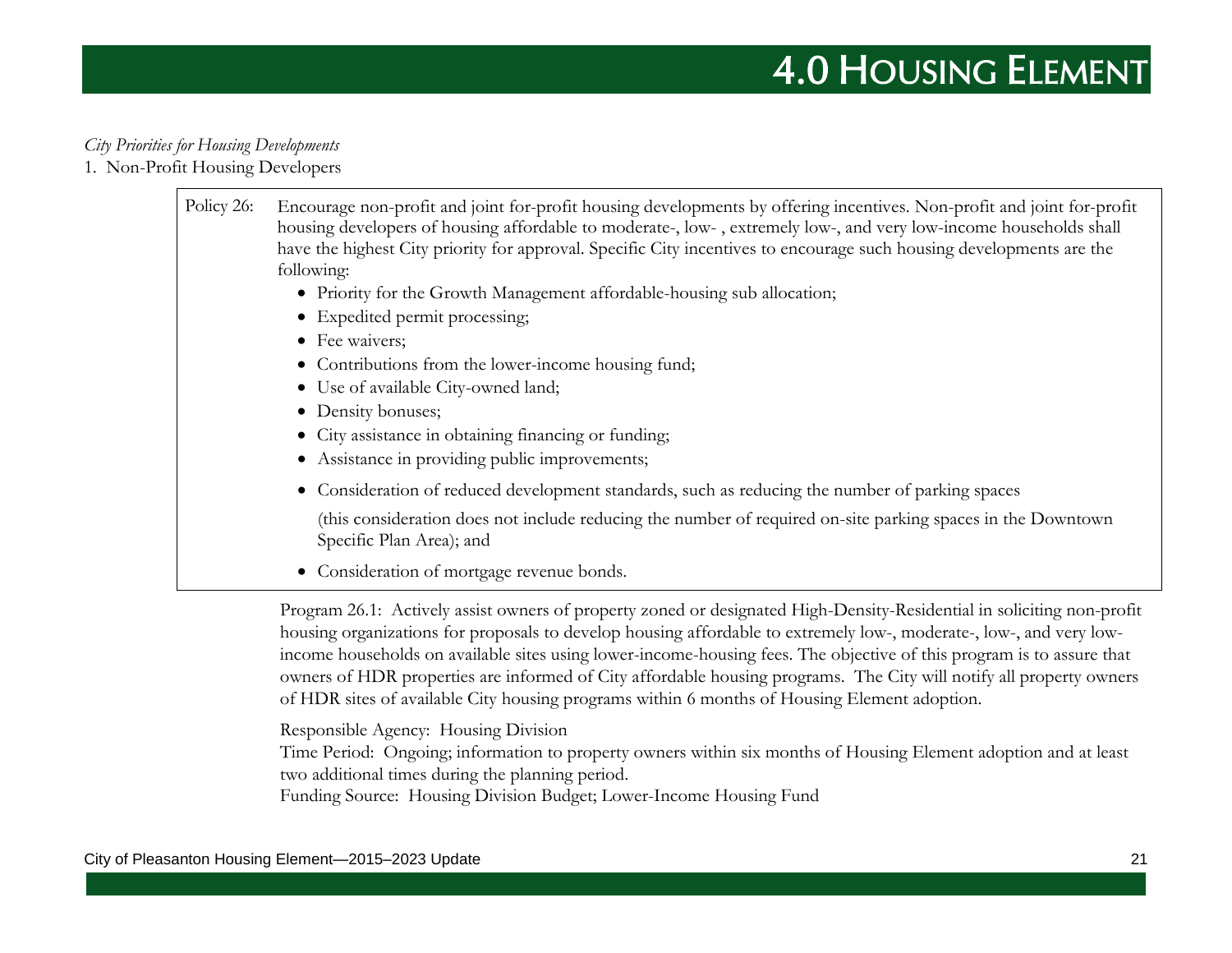Program 26.2: Continue to actively support the activities of non-profit organizations that provide special needs housing as well as housing affordable to low- and very low-income households, through technical assistance or other means. The objective of this program is to assure that the City maintains a full range of incentives that are beneficial to assisting non-profit housing developers.

Responsible Agency: City Council, Housing Commission, Housing Division Time Period: Meet with nonprofit housing providers annually and ongoing. Funding Source: Housing Division Budget

Program 26.3: When land becomes available to the City, consider reserving those sites for non-profit organizations to build housing affordable to moderate-, low-, extremely low, and very low-income households that include three bedroom units for large households.

Responsible Agency: City Council Time Period: When land becomes available to the City. Funding Source: Not Applicable

#### 2. For-Profit Housing Developers

| Policy 27: | Housing developments with at least 25 percent of all units affordable to extremely low-, very low- and/or low-income<br>households in perpetuity shall be considered to have the second highest priority in terms of City approval. Incentives<br>shall include the following: |
|------------|--------------------------------------------------------------------------------------------------------------------------------------------------------------------------------------------------------------------------------------------------------------------------------|
|            | • Priority for the Growth Management affordable-housing sub-allocation for the affordable-housing component;                                                                                                                                                                   |
|            | • Expedited permit processing;                                                                                                                                                                                                                                                 |
|            | • Fee waivers;                                                                                                                                                                                                                                                                 |
|            | • Contributions from the lower-income housing fund;                                                                                                                                                                                                                            |
|            | • Density bonuses;                                                                                                                                                                                                                                                             |
|            | • Assistance in obtaining financing;                                                                                                                                                                                                                                           |
|            | • Assistance in obtaining Federal and State tax credits through use of City resources as seed money when significant<br>numbers of housing units affordable to low- and very low-income households are provided;                                                               |
|            | • Assistance in providing public improvements; and                                                                                                                                                                                                                             |
|            | • Consideration of reduced development standards, such as reducing the number of required parking spaces; and<br>Mortgage revenue bonds.                                                                                                                                       |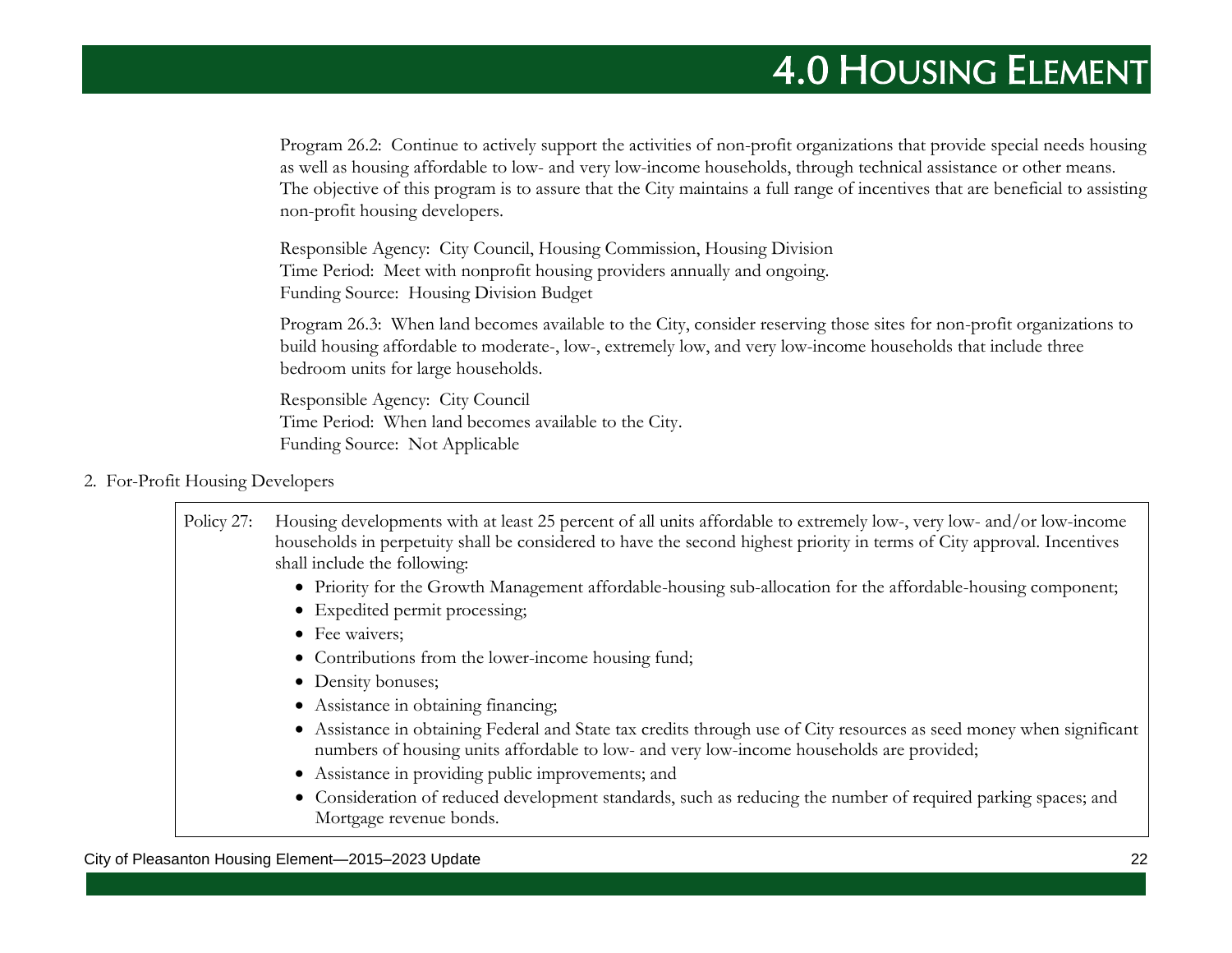#### 3. Developers of Small Housing Units

Policy 28: Strongly encourage housing developers to build small single-family housing units, including detached second units. Singlefamily residential developments with units and/or second units less than 1,200 square feet in floor area, which provide housing affordable to moderate-income households, shall have the third highest priority for City approval. To the extent that these developments provide resale restrictions to retain the units as affordable to moderate-income households, they may qualify for incentives at the discretion of the City Council.

#### *Growth Management*

**Goal 11: Manage residential growth in an orderly fashion while enabling Pleasanton to meet its housing needs.**

**Goal 12: Retain flexibility in the growth management process in order to accommodate housing affordability.**

Policy 29: Retain flexibility in the growth management process in order to accommodate housing affordability.

Policy 30: Encourage substantial private development of housing affordable to extremely low-, low- and very low-income households through the Growth Management Program.

> Program 30.1: Continue to use the Growth Management Report to monitor the numbers and types of units built at all income levels. Use this information to facilitate the issuance of sufficient numbers of permits to meet the regional housing need throughout the planning period.

Responsible Agency: Planning Division; City Council Time Period: With annual preparation of growth management report. Funding Source: Planning Division Budget

Program 30.2: Review and amend the Growth Management Program to reflect current housing and infrastructure conditions and current housing needs, and to ensure that the Growth Management Ordinance does not include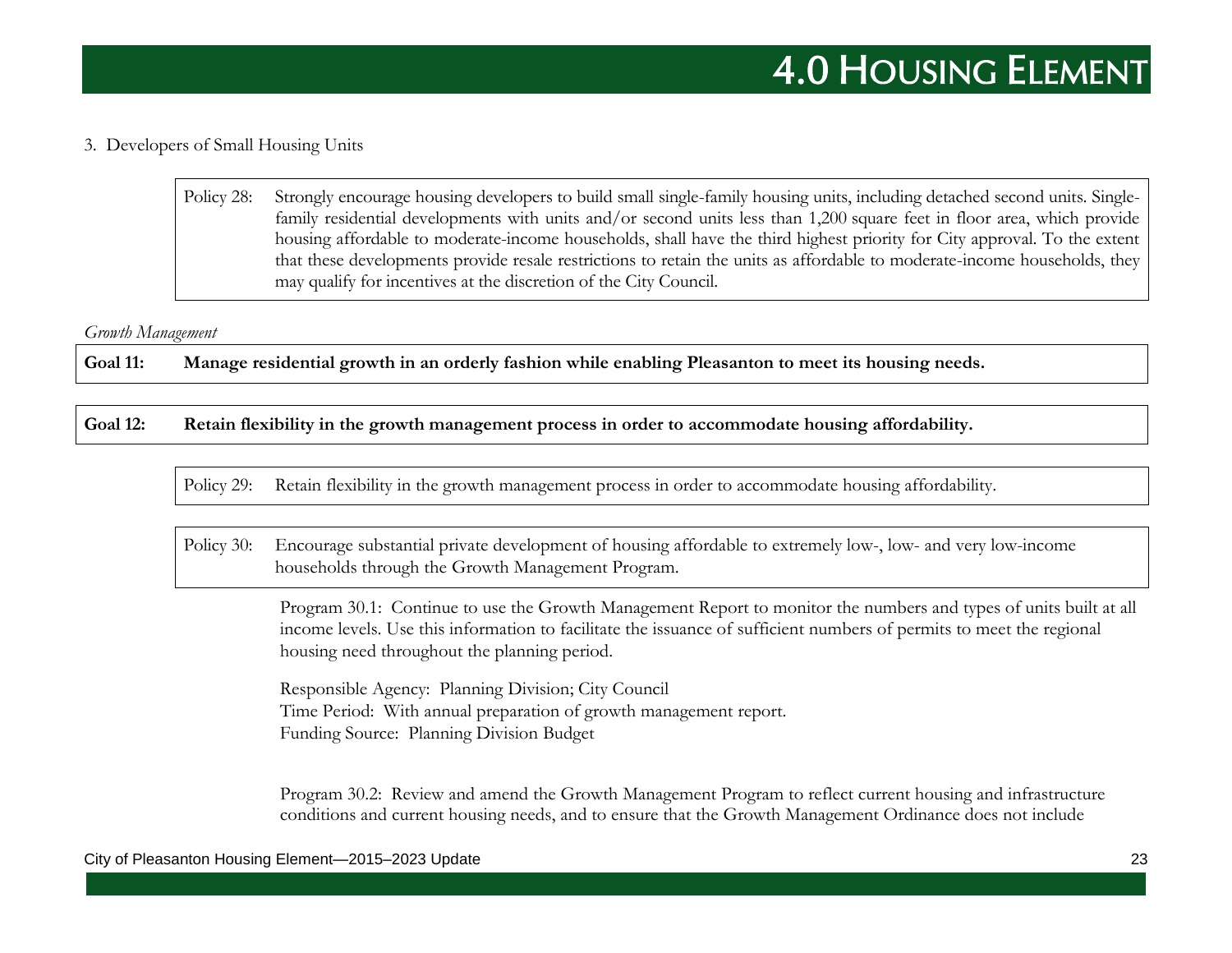constraints including preventing the City from meeting its share of the regional housing need for all income levels during the Housing Element planning period. Potential revisions include establishing a regional housing need allocation exemption for all lower income housing, incorporating all lower income regional housing need allocation requirements into the growth management allocation, and mandating the ability to "borrow" allocation units for lower income housing from future years to accommodate all levels of regional housing need allocation through the developer's development agreement, growth management agreement or other legislative act.

Responsible Agency: City Council

Time Period: January 2016 for review and amendments and continue annual review. The City shall notify HCD of implementation, utilizing the annual General Plan progress report required by Government Code Section 65400. Funding Source: Planning Division Budget

*Existing Housing Condition*

**Goal 13: Encourage the preservation and rehabilitation of the existing housing stock.**

Policy 31: Provide incentives to encourage the maintenance of affordability in existing housing that is rehabilitated.

Policy 32: Encourage and support the formation of a Valley Housing Authority to administer the Section 8 Program for the entire Tri-Valley area and also to maintain the public housing units in each city.

Policy 33: Encourage the maintenance of safe, sound, and well-kept housing city-wide.

Policy 34: Encourage the preservation of historically and architecturally significant residential structures citywide including in the Downtown area, pursuant to the General Plan and the Downtown Specific Plan.

Policy 35: Eliminate all substandard housing conditions within the community.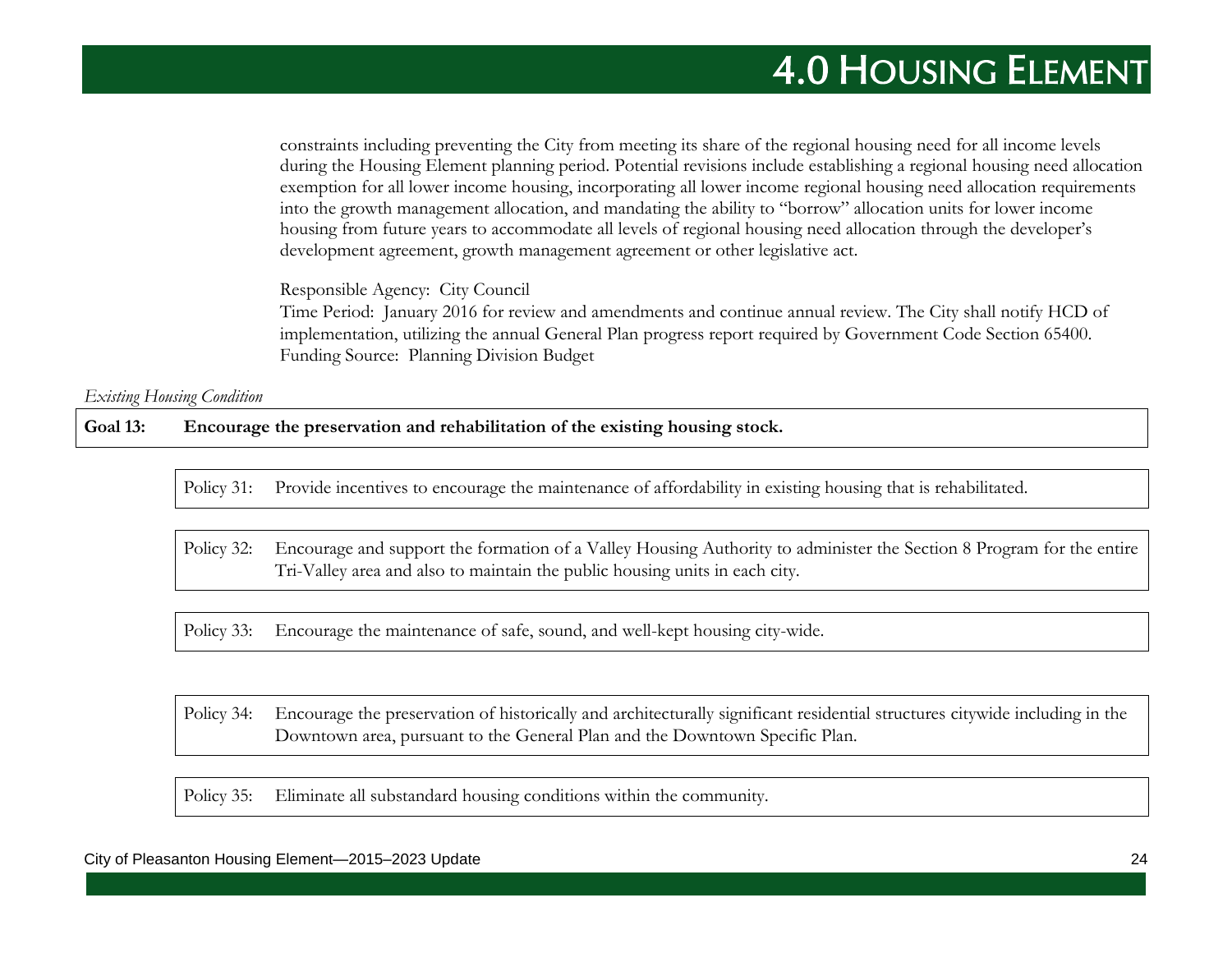|                  | Program 35.1: Maintain building and housing code enforcement programs, and monitor project conditions of approval.                                                                      |
|------------------|-----------------------------------------------------------------------------------------------------------------------------------------------------------------------------------------|
|                  | Responsible Agency: Community Development Department<br>Time Period: Ongoing.<br>Funding Source: Community Development Department Budget                                                |
|                  | Program 35.2: Continue the Rental Housing Rehabilitation Program to improve rental units affordable to low-,<br>extremely low-, and very low-income households.                         |
|                  | Responsible Agency: Housing Division<br>Time Period: Apply for funding annually and ongoing.<br>Funding Source: CDBG Funds                                                              |
|                  | Program 35.3: Supplement CDBG funds with the City's Lower-Income Housing Fund for rehabilitation of housing<br>units affordable to extremely low-, low- and very low-income households. |
|                  | Responsible Agency: Housing Division, City Council<br>Time Period: Ongoing.<br>Funding Source: Lower-Income Housing Fund                                                                |
| Housing Location |                                                                                                                                                                                         |
| Goal 14:         | Provide adequate locations for housing of all types and in sufficient quantities to meet Pleasanton's housing needs.                                                                    |

Policy 36: Encourage development of workforce housing that helps to achieve the goals of the Economic Development Strategic Plan.

> Program 36.1: Regularly assess the need for workforce housing (including stock, type and quantity of housing) in the community. Develop routine planning and economic development activities to better integrate assessment information into efforts that produce a built environment responsive to the need for workforce housing, in accordance with the Economic Development Strategic Plan. The City Council shall consider the appropriate steps to address the identified needs.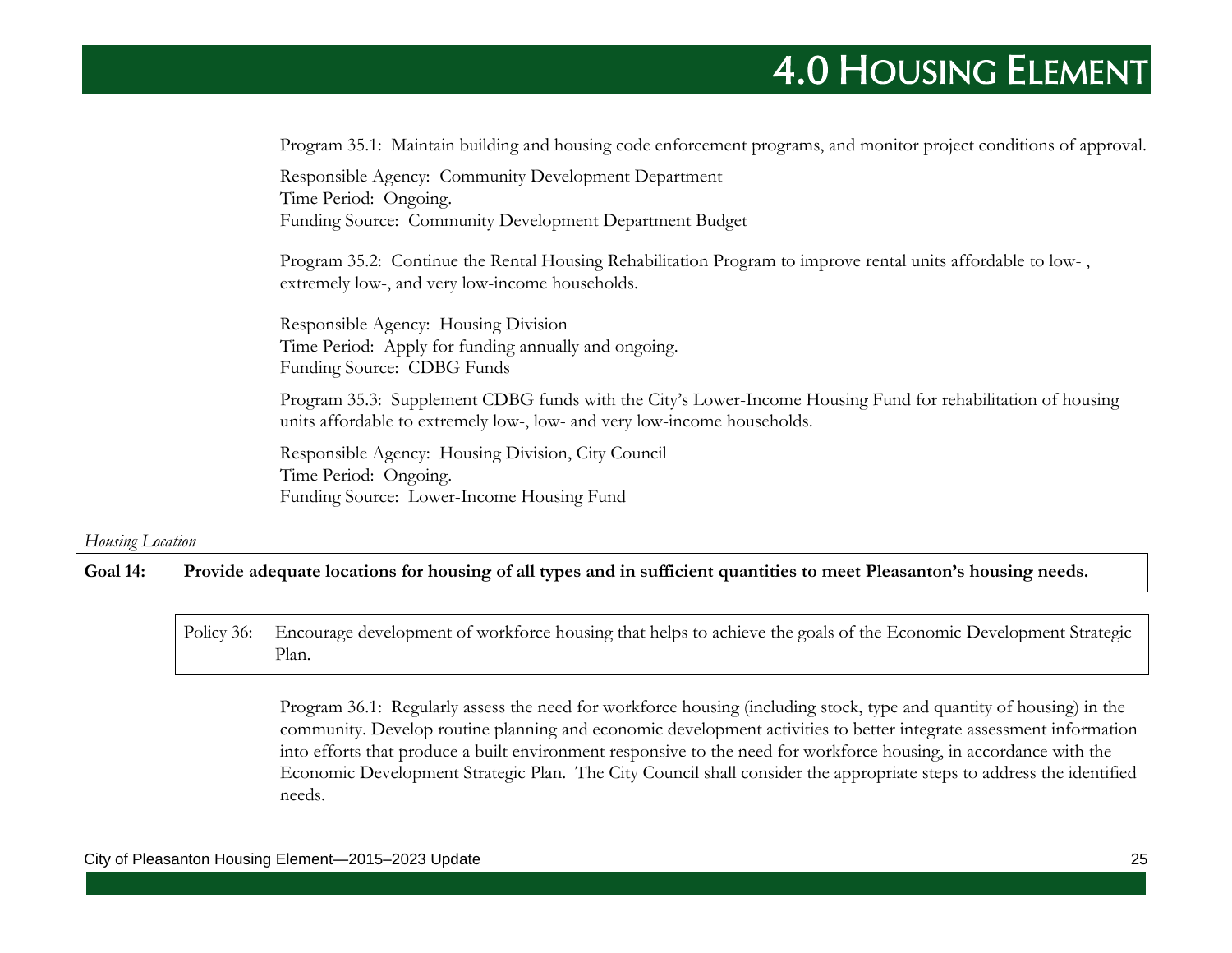Responsible Agency: Housing Division, Economic Vitality Committee, Housing Commission, City Council Time Period: Ongoing, as Appropriate Funding Source: Housing Division Budget

#### **Goal 15: Adopt land use changes from non-residential to residential designations where appropriate.**

Policy 37: Disperse high-density housing throughout the community, in areas near public transit, major thoroughfares, shopping, and employment centers.

> Program 37.1: Provide and maintain existing sites zoned for multi-family housing, especially in locations near existing and planned transportation and other services, as needed to ensure that the City can meets its share of the regional housing need.

Responsible Agency: Housing Element Task Force, Planning Division, Planning Commission, City Council Time Period: Monitor as part of annual report to HCD and ongoing. Funding Source: Planning Division Budget

Policy 38: Strongly encourage residential infill in areas where public facilities are or can be made to be adequate to support such development.

> Program 38.1: Maintain existing zoning of infill sites at densities compatible with infrastructure capacity and General Plan Map designations.

Responsible Agency: Planning Division, Planning Commission, City Council Time Period: Ongoing. Funding Source: Planning Division Budget

Program 38.2: Encourage the development of second units and shared housing in R-1 zoning districts to increase the number of housing units while preserving the visual character within existing neighborhoods of single-family detached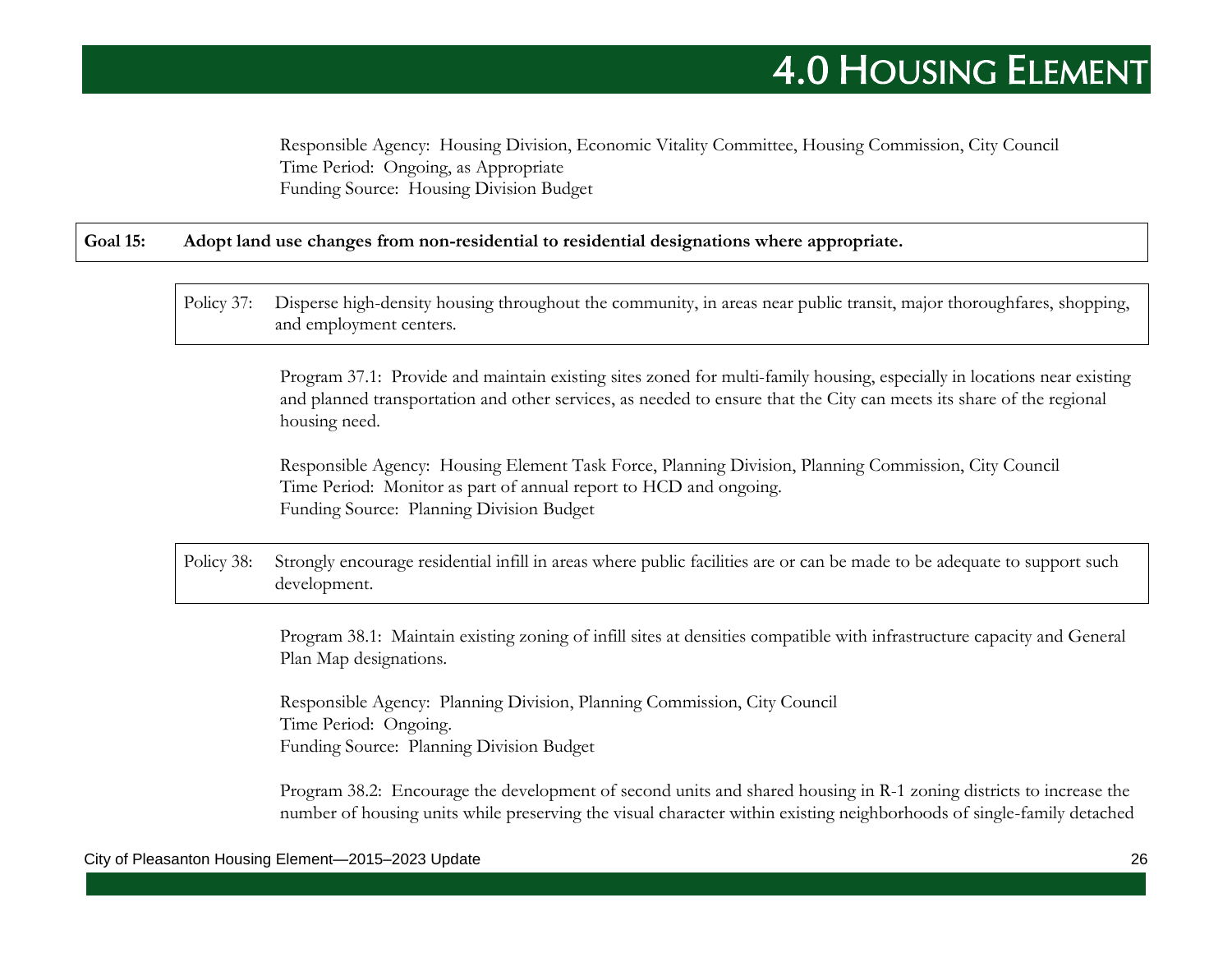homes.

Responsible Agency: Planning Division

Time Period: Ongoing.

Funding Source: Planning Division Budget

Program 38.3: For those properties designated for high density residential development with existing commercial uses, conduct outreach with property owners and businesses to identify specific incentives for business relocation and to encourage property owners to develop their properties with housing. Develop appropriate incentives that would facilitate relocating existing commercial/office/industrial uses in order to enable development with residential uses. Specific incentives may include the following:

- Transfer of development rights;
- A review of traffic requirements and evaluation measures to facilitate mixed use development;
- Development of transit alternatives;
- Use of development agreements;
- Flexibility of parking standards; and
- Expedited processing of development applications.

Responsible Agency: Housing Division and Planning Division to Identify Potential Options for Housing Commission, Planning Commission, City Council Review Time Period: Annually. Funding Source: Housing Division Budget

Policy 39: For phased residential developments, ensure that the majority of units affordable to low- and very low-income households are not postponed until the final stages of development.

Policy 40: Reserve suitable sites for subsidized housing affordable to low- and very low-income households.

Program 40.1: Acquire and/or assist in the development of one or more sites for housing affordable to low- and very low-income households.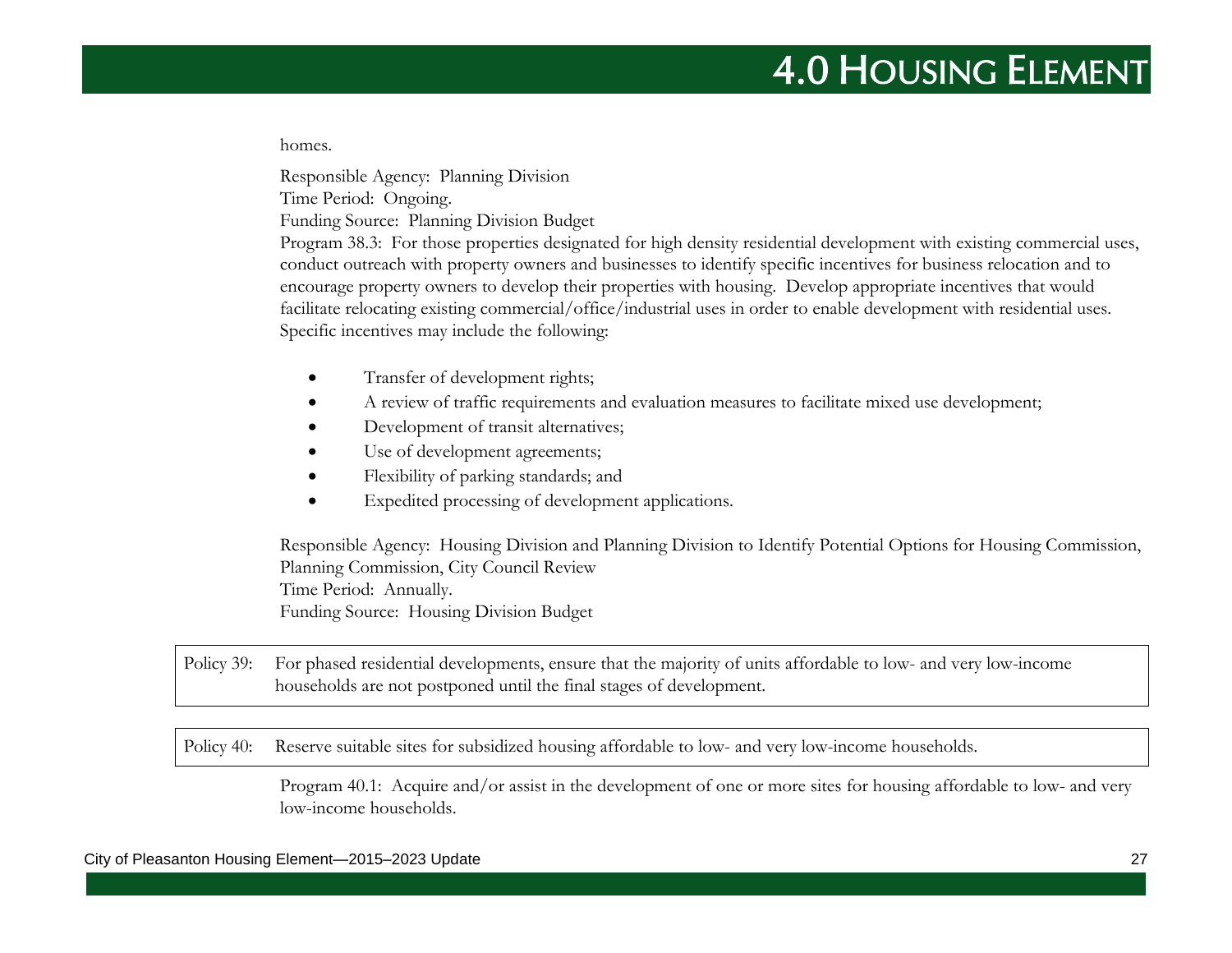Responsible Agency: Housing Division, City Council Time Period: Convene City staff meeting annually to discuss potential opportunities and ongoing dependent on specific proposals and opportunities. Funding Source: Lower-Income Housing Fund, Federal and State Housing Programs, Use of City-owned Land, if Available Program 40.2: Utilize tax-exempt bonds, and other financing mechanisms, to finance the construction of housing units affordable to extremely low-, low- and very low-income households, to purchase land for such a use, and to reduce mortgage rates. Responsible Agency: City Council Time Period: Ongoing; dependent on specific proposals and opportunities. Funding Source: Tax-Exempt Bonds Program 40.3: If the City acquires or obtains control of a potential housing site, in order to facilitate the provision of affordable housing and a mixed-income environment, the City may issue an RFP in conjunction or in partnership with non-profit or for-profit partnerships for development providing at least 20 percent of the units to very low-income households and 20 percent of the units to low-income households. Responsible Agency: Housing Division, Housing Commission, City Council Time Period: As Appropriate (i.e., Based on Land Availability) Quantified Objective: 150 units

Funding Source: Housing Division Budget

Policy 41: Increase housing in the commercial portion of the Downtown area by permitting three-story construction in the Downtown area in accordance with the policies of the Downtown Specific Plan, with one or two stories of residential over commercial in mixed-use buildings.

#### *Housing Discrimination*

**Goal 16: Continue City policies eliminating discrimination in housing opportunities in Pleasanton.**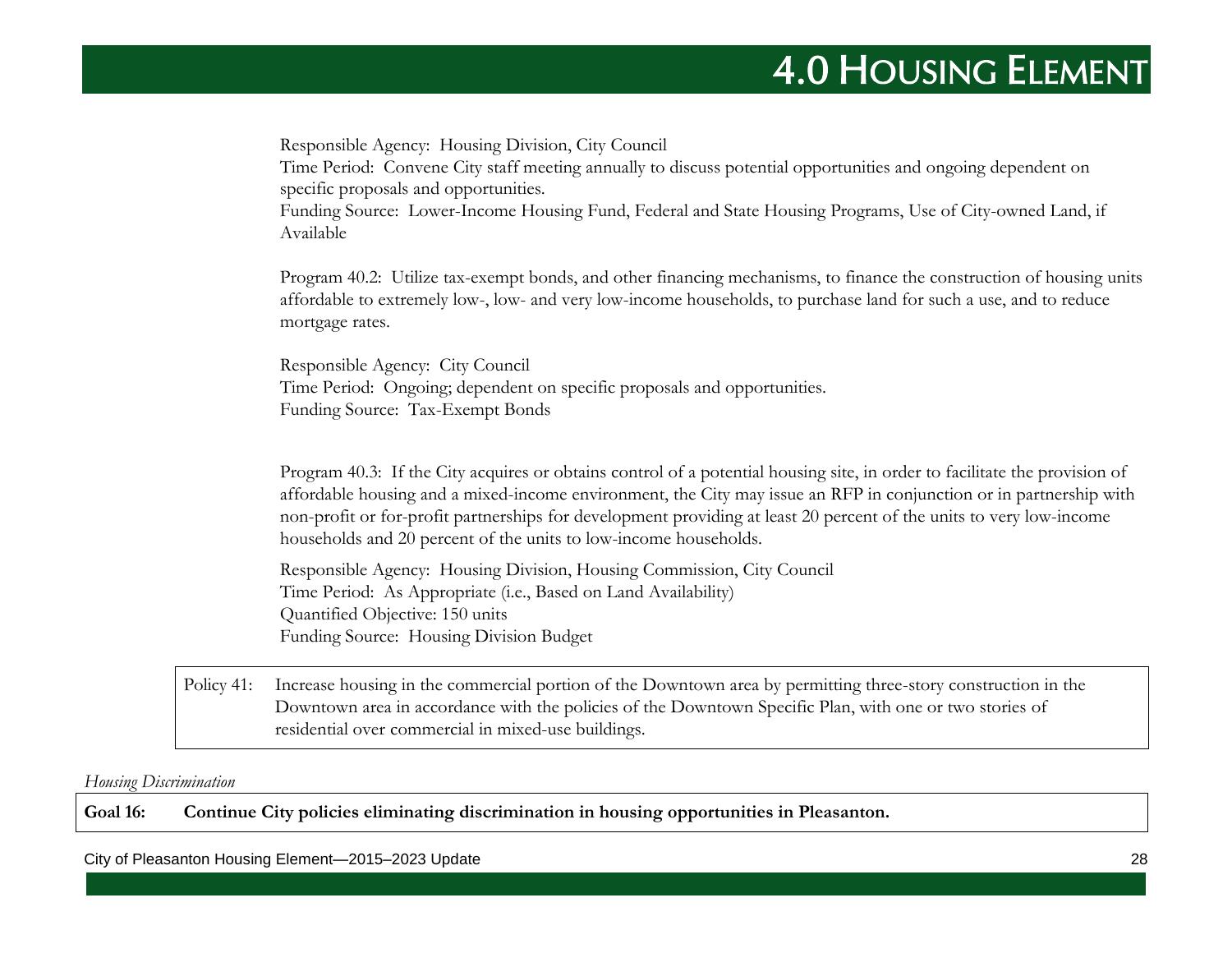Policy 42: Promote fair and equal access to housing for all persons regardless of race, color, religion, gender, disability, sexual orientation, age, national origin, or family status. The City will promote equal housing opportunities through printed housing brochures that are distributed at City Hall, the Senior Center, the Library, and other public places. The City will also maintain up-to-date information on housing opportunities affordable to low- and very low-income households and fair housing issues on its web site.

Program 42.1: Support State and Federal provisions for enforcing anti-discrimination laws.

Responsible Agency: City Attorney's Office Time Period: As needed. Funding Source: General Fund

Program 42.2: Publicize information on fair housing laws and refer all complaints to the US Department of Housing and Urban Development, ECHO, and the California Department of Fair Employment and Housing.

Responsible Agency: City Attorney's Office Time Period: Ongoing/as needed. Funding Source: General Fund

#### *Special-Needs Housing*

**Goal 17: Identify and make special provisions for the community's special-housing needs.**

Policy 43: Provide for the special-housing needs of large households, the elderly, persons with disabilities including developmental disabilities, extremely low income households, the homeless, farmworkers, and families with single-parent heads of households.

Program 43.1: Continue to provide housing opportunities for households with special needs such as studio and onebedroom apartments for the elderly and single-person households, three-bedroom apartments for large households,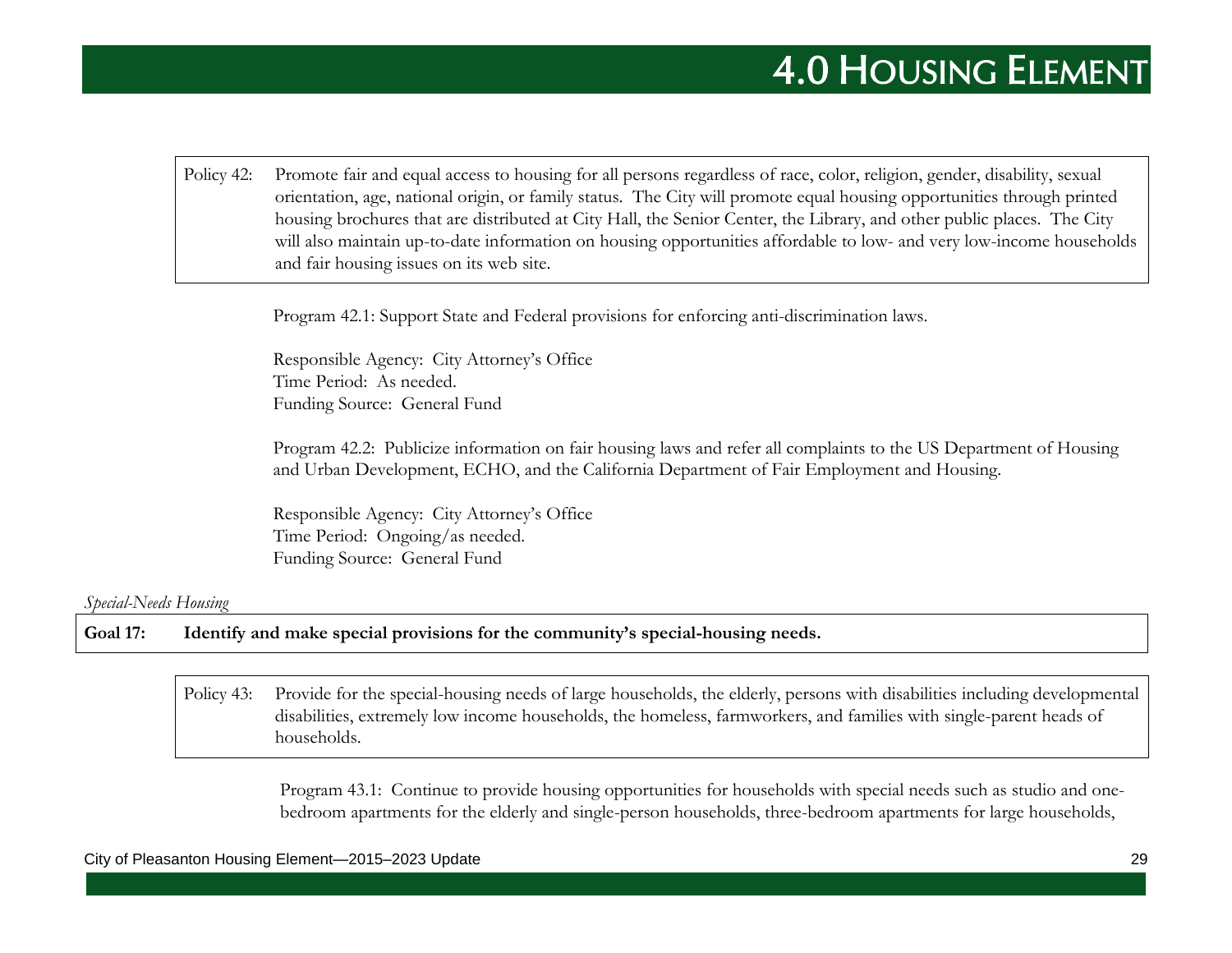specially designed units for persons with disabilities, SROs, emergency shelter and transitional housing for the homeless, and units affordable to extremely low-, low- and very low-income households with single-parent heads of households or those with disabilities (including developmental disabilities). The City will continue to make available funding from sources such as the City's Lower-Income Housing Fund, and the City's Federal HOME and CDBG grants to assist local non-profit agencies and housing developers. The City will also provide technical support to agencies to seek other sources of funding and to plan and develop housing for persons with special needs.

Responsible Agency: Housing Division, City Council Time Period: Seek funding annually and ongoing. Funding Source: Lower-Income Housing Fund, CDBG Funds, City Grant Program

Program 42.2: Require as many low- and very low-income units as is feasible within large rental projects to utilize Universal Design standards to meet the needs of persons with disabilities and to allow for aging in place.

Responsible Agency: City Council Time Period: As projects with low- and very low-income units come forward. Funding Source: Housing Developers

Program 43.3: Set aside a portion of the City's CDBG funds each year to developers of extremely low income housing, special needs housing and service providers.

Responsible Agency: City Council Time Period: Annually Funding Source: CDBG Funds

Program 43.4: Set aside a portion of the City's Lower-Income Housing Fund for housing projects which accommodate the needs of special housing groups such as for persons with physical, mental, and/or developmental disabilities, and persons with extremely low-incomes.

Responsible Agency: City Council Time Period: Annually Funding Source: Lower-Income Housing Fund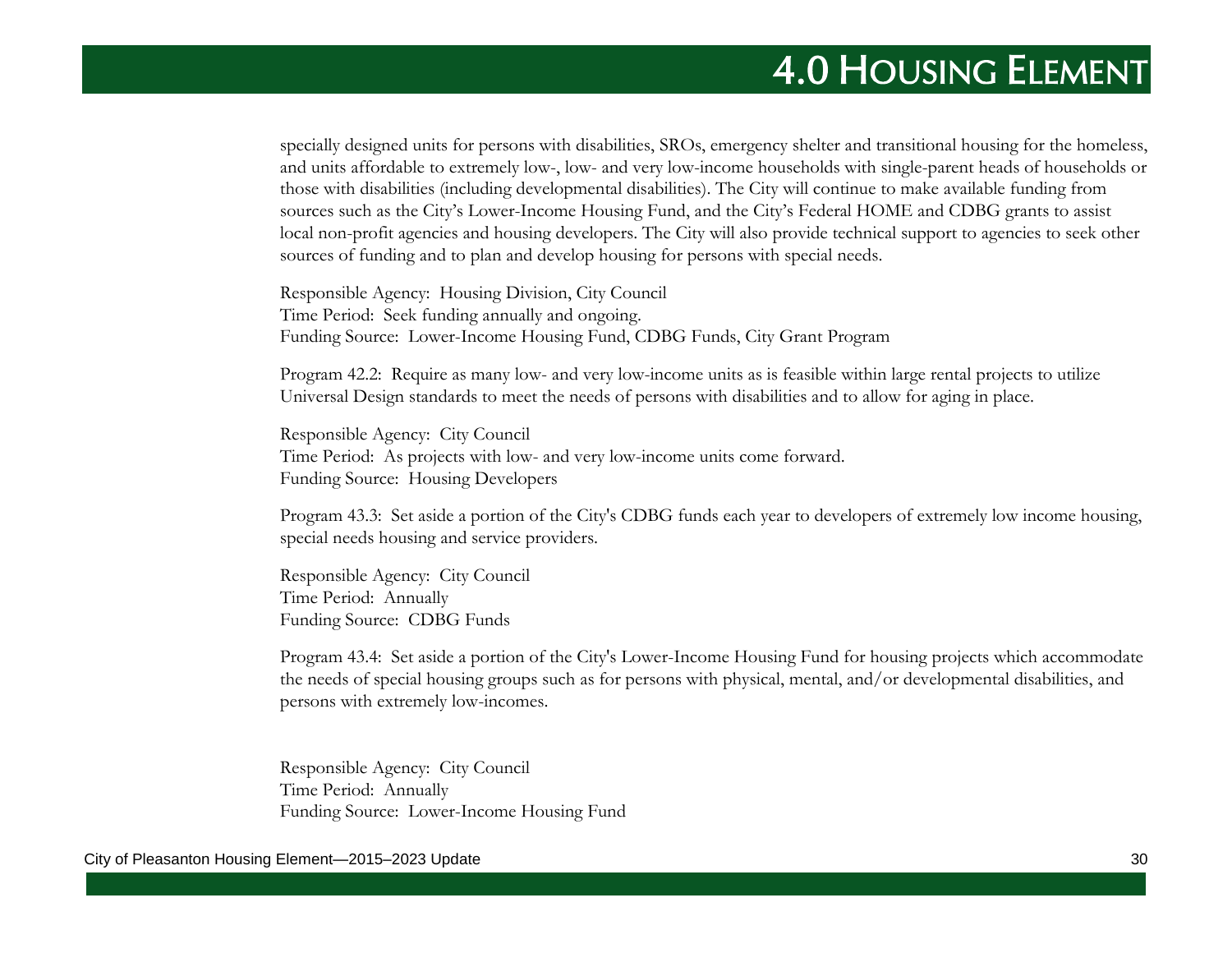Program 43.5: Give priority for the production of housing for persons with disabilities in infill locations, which are accessible to City services.

Responsible Agency: Housing Division, City Council Time Period: As applications for housing projects in infill locations are received. Funding Source: Housing Developers

Program 43.6: Encourage the provision of special-needs housing, such as community care facilities for the elderly, and persons with disabilities (including developmental disabilities) in residential and mixed-use areas, especially near transit and other services. The City will provide regulatory incentives such as expedited permit processing in conformance with the Community Care Facilities Act and fee reductions where the development would result in an agreement to provide below-market housing or services. The City provides fee reductions per Pleasanton Municipal Code Chapter 18.86 (Reasonable Accommodations) on the basis of hardship. The City will maintain flexibility within the Zoning Ordinance to permit such uses in non-residential zoning districts.

Responsible Agency: Housing Division, City Council Time Period: Ongoing. Funding Source: Not Applicable

Program 43.7: Require some units to include Universal Design and accessibility features for all new residential projects receiving governmental assistance, including tax credits, land grants, fee waivers, or other financial assistance. Consider requiring some units to include Universal Design and accessibility features in all other new residential projects to improve the safety and utility of housing for all people, including home accessibility for people aging in place and for people with disabilities.

Responsible Agency: Housing Division, Housing Commission, Planning Division, Planning Commission, City Council Time Period: Ongoing. Funding Source: Not Applicable

Policy 44: Investigate and solicit information on senior citizen housing issues so that the senior population of Pleasanton has access to housing which meets their needs as the population ages.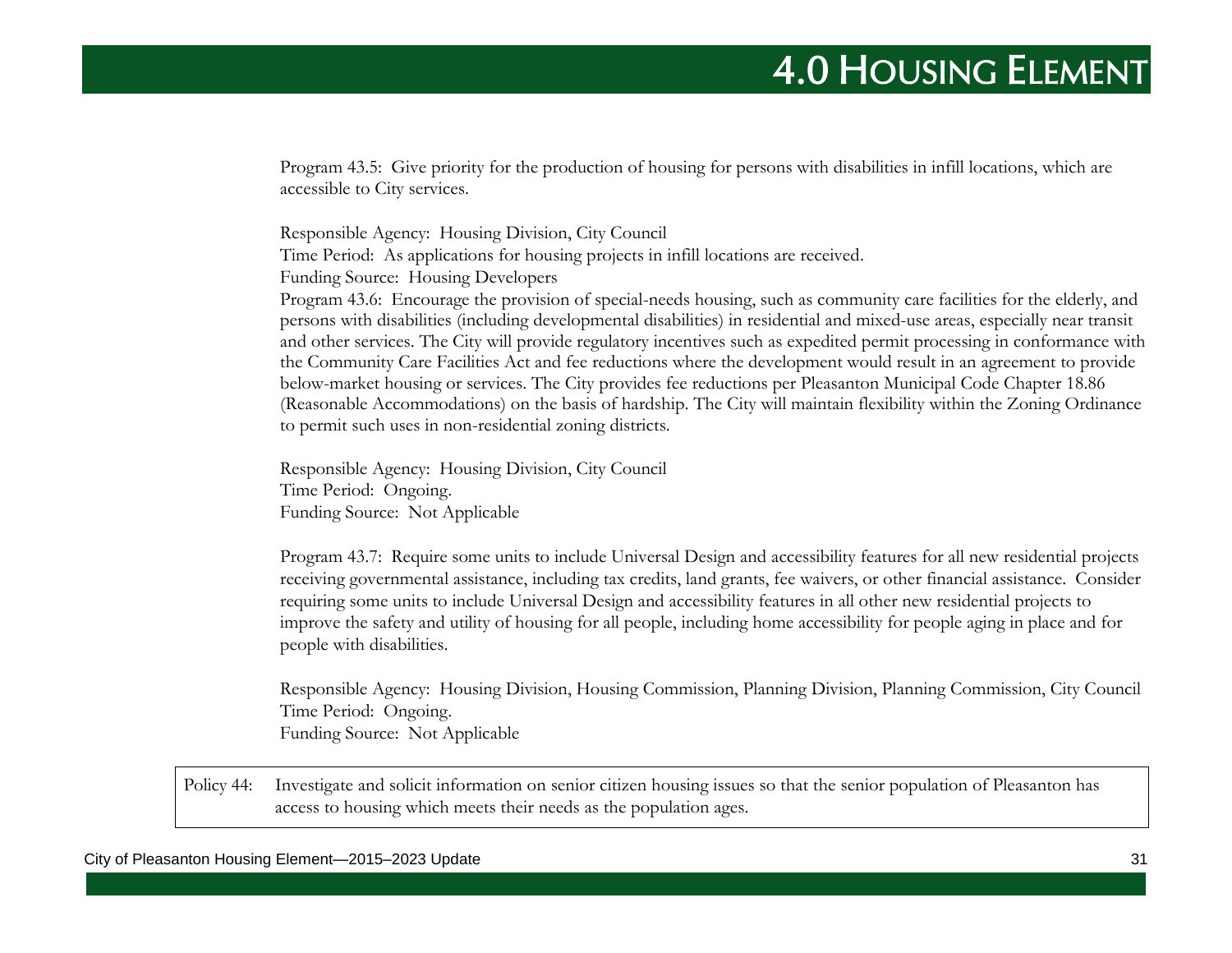Policy 4445: When considering City funding for housing affordable to low- and very low-income households, consider the goal of building units affordable to low- and very low-income households and senior units affordable to low- and very lowincome households in proportion to the need.

#### Environmental Protection

**Goal 18: Promote resource conservation and environmental protection for new and existing housing.**

Policy 46: Preserve and enhance environmental quality in conjunction with the development of housing, including additions and remodels.

> Program 46.1: Implement the applicable housing related air quality, climate change, green building, water conservation, energy conservation, and community character programs of the Pleasanton General Plan, including:

- Policy 6 and programs 6.1 and 6.3 of the Air Quality and Climate Change Element
- Programs 1.5, 1.7, 1.8, 1.12, 1.13, 1.14, and 3.12 of the Water Element
- Program 9.1 of the Community Character Element
- Policies 2, 3, 4, 6 and 7 and programs 2.1-2.7, 3.1-3.5, 4.1-4.3, 6.1-6.4, 7.1-7.3, and 7.6 of the Energy Element

Responsible Agency: Planning Division, Planning Commission, City Council Time Period: Ongoing. Funding Source: Planning Division Budget

Program 46.2: Utilize the City's Lower-Income Housing Fund for low-interest loans to support alternative energy usage and/or significant water conservation systems in exchange for securing new and/or existing rental housing units affordable to low- and very low-income households.

Responsible Agency: Housing Division, Housing Commission, City Council Time Period: Ongoing; dependent on specific proposals. Funding Source: Housing Division Budget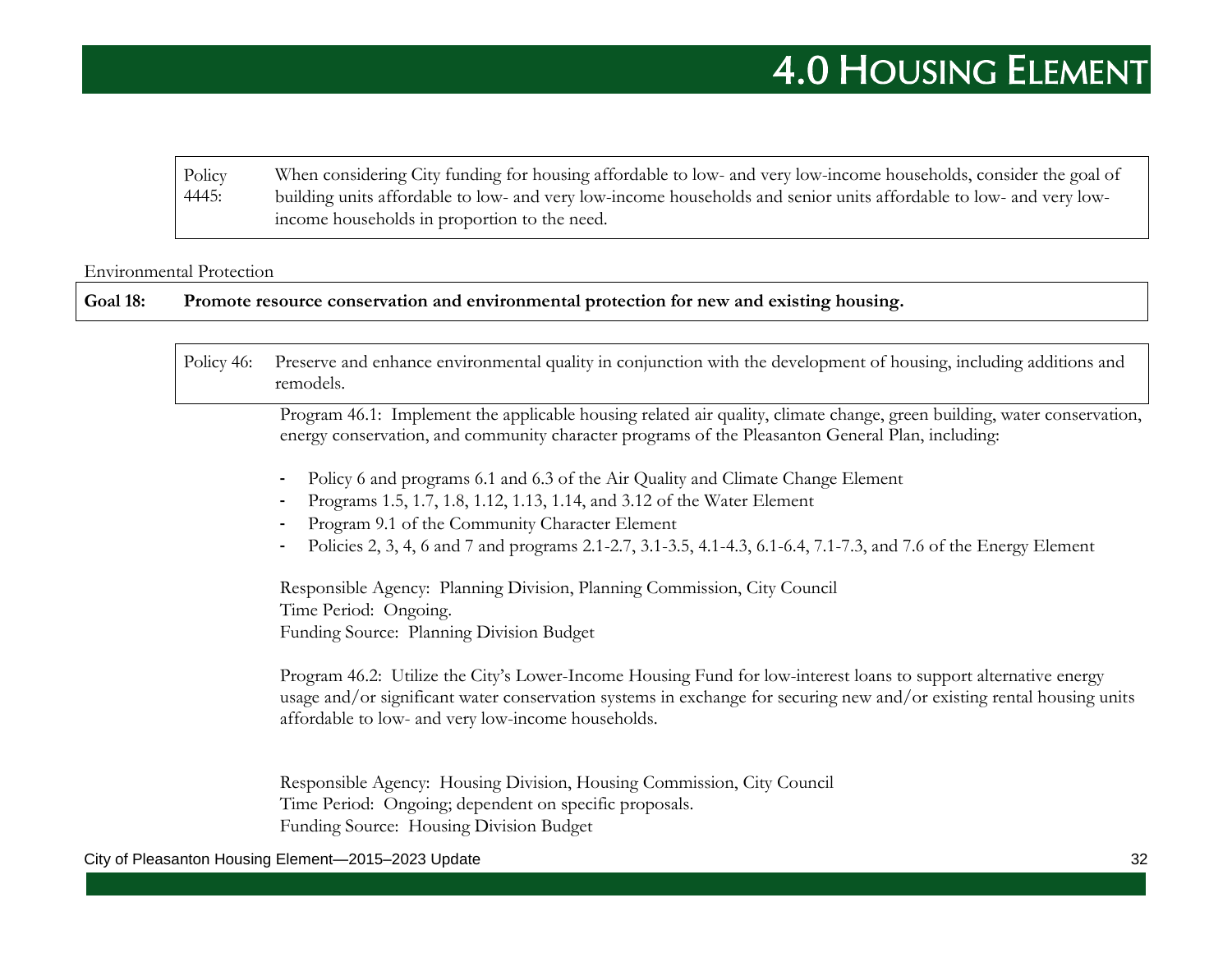#### City Resolution 10-390—Non-Discrimination

#### **Goal 19: Enhance existing non-discrimination housing policies.**

Policy 47: Implement Resolution 10-390, requiring enhancements to existing non-discrimination housing policies.

Program 47.1: Identify the level of need for special needs housing, including housing for low-income-non-senior adults with disabilities, in the community that is not being met in existing housing. The City Council shall consider the appropriate steps to address the identified needs.

Responsible Agency: Housing Division, Human Services Commission, Housing Commission, City Council Time Period: When Other Programs Are Reviewed, Such as Community Development Block Grant and Home Programs, as Appropriate Funding Source: Housing Division Budget

Program 47.2: Survey older multi-family residential complexes and consider utilizing the City's Lower-Income Housing Fund, Federal funds, and/or other funds to provide low-interest loans to retrofit existing residential units for the purpose of developing three bedroom rental units affordable to large low- and very low-income households.

Responsible Agency: Housing Division Time Period: By December 2015. Funding Source: Housing Division Budget

Program 47.3: The City will coordinate a workshop with non-profit housing developers and owners of sites rezoned to accommodate housing affordable to low- and very low-income households for the purpose of facilitating discussion regarding potential opportunities, programs, financial support, etc. The City will utilize its Lower-Income Housing Fund, Federal funds, and/or other funds/financial support to assist with the acquisition of a site or to assist with development of a project with three bedroom units affordable to large low- and very low-income households by a nonprofit housing developer. The City will work cooperatively with developers to identify any funding gap in project financing and will make contributions from its Lower Income Housing Fund to help close this gap. A minimum of \$1 million will be made available for this purpose.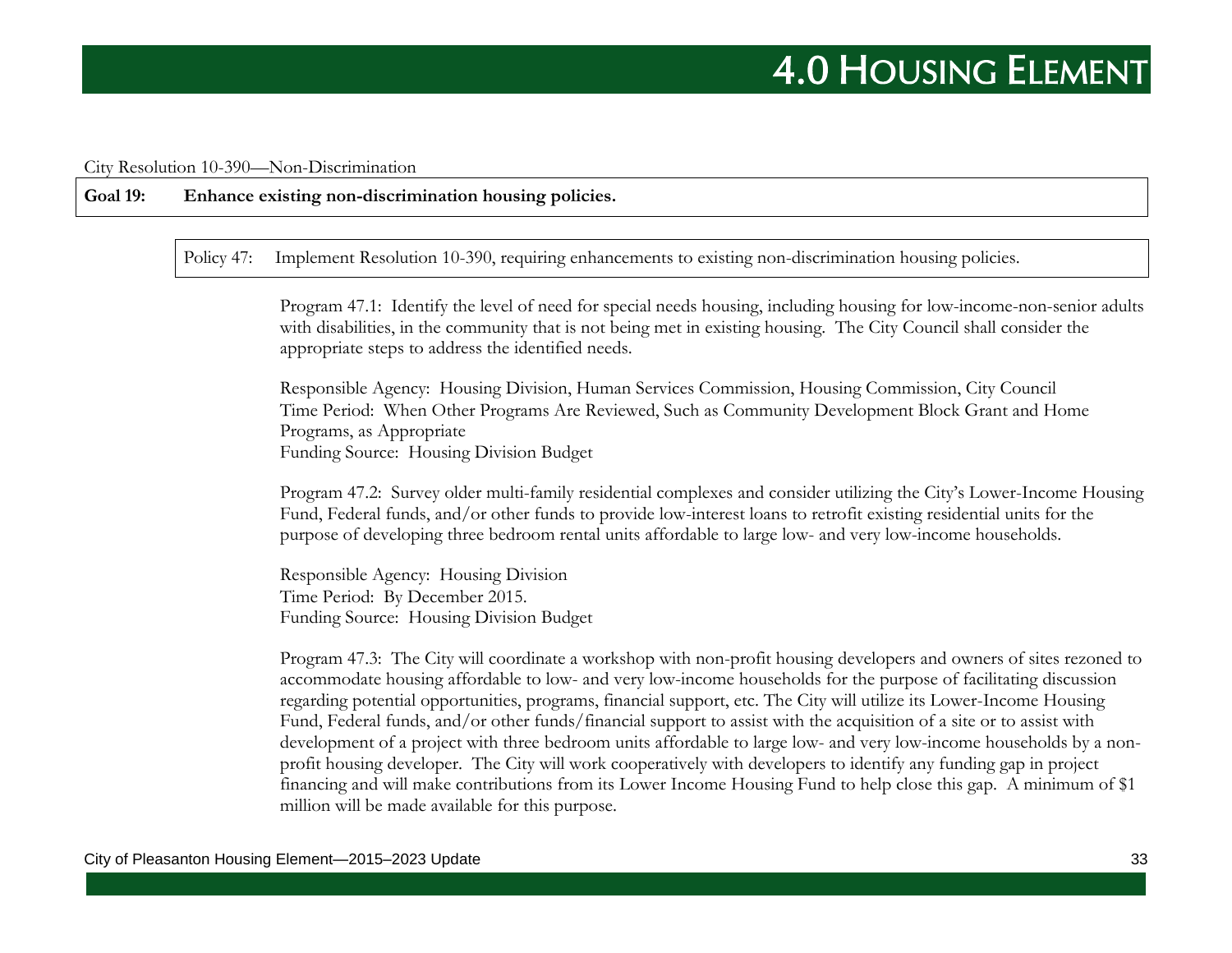| Time Period: Schedule workshop by January 2016; other assistance dependent on specific proposals.<br>Funding Source: Housing Division Budget                                                                                                                                                                                                                                                                                           |
|----------------------------------------------------------------------------------------------------------------------------------------------------------------------------------------------------------------------------------------------------------------------------------------------------------------------------------------------------------------------------------------------------------------------------------------|
| Program 47.4: As part of the City's Consolidated Annual Performance Evaluation Report approval, or other time<br>deemed appropriate by the City Manager, the City Manager will present a report regarding the City's efforts to fulfill<br>Resolution 10-390, the success of the efforts and the plan and proposals to attract well-designed housing affordable to<br>low- and very low-income households with children in the future. |
| Responsible Agency: Housing Division<br>Time Period: Annually, or Other Time as Deemed Appropriate by the City Manager<br>Funding Source: Housing Division Budget                                                                                                                                                                                                                                                                      |
| Program 47.5: The City will work in good faith with non-profit and for-profit developers to secure property, within<br>Pleasanton and its current sphere of influence, for the development of well-designed affordable housing for families<br>with children in Pleasanton.                                                                                                                                                            |
| Responsible Agency: Housing Division, Planning Division<br>Time Period: During preparation of the East Pleasanton Specific Plan.<br>Funding Source: Housing Division and Planning Division Budgets                                                                                                                                                                                                                                     |

#### *Senate Bill (SB) 2*

Goal 20: Satisfy the supportive housing, and transitional housing requirements of SB 2.

Policy 48: Revise the Zoning Title of the Pleasanton Municipal Code to address SB 2.

Program 48.1: Revise the Zoning Ordinance to permit transitional and supportive housing in all zones allowing residential uses and define transitional and supportive housing as residential uses allowed in the same way and subject to the same development regulations that apply to other dwellings of the same type in the same zone.

#### City of Pleasanton Housing Element—2015–2023 Update 34